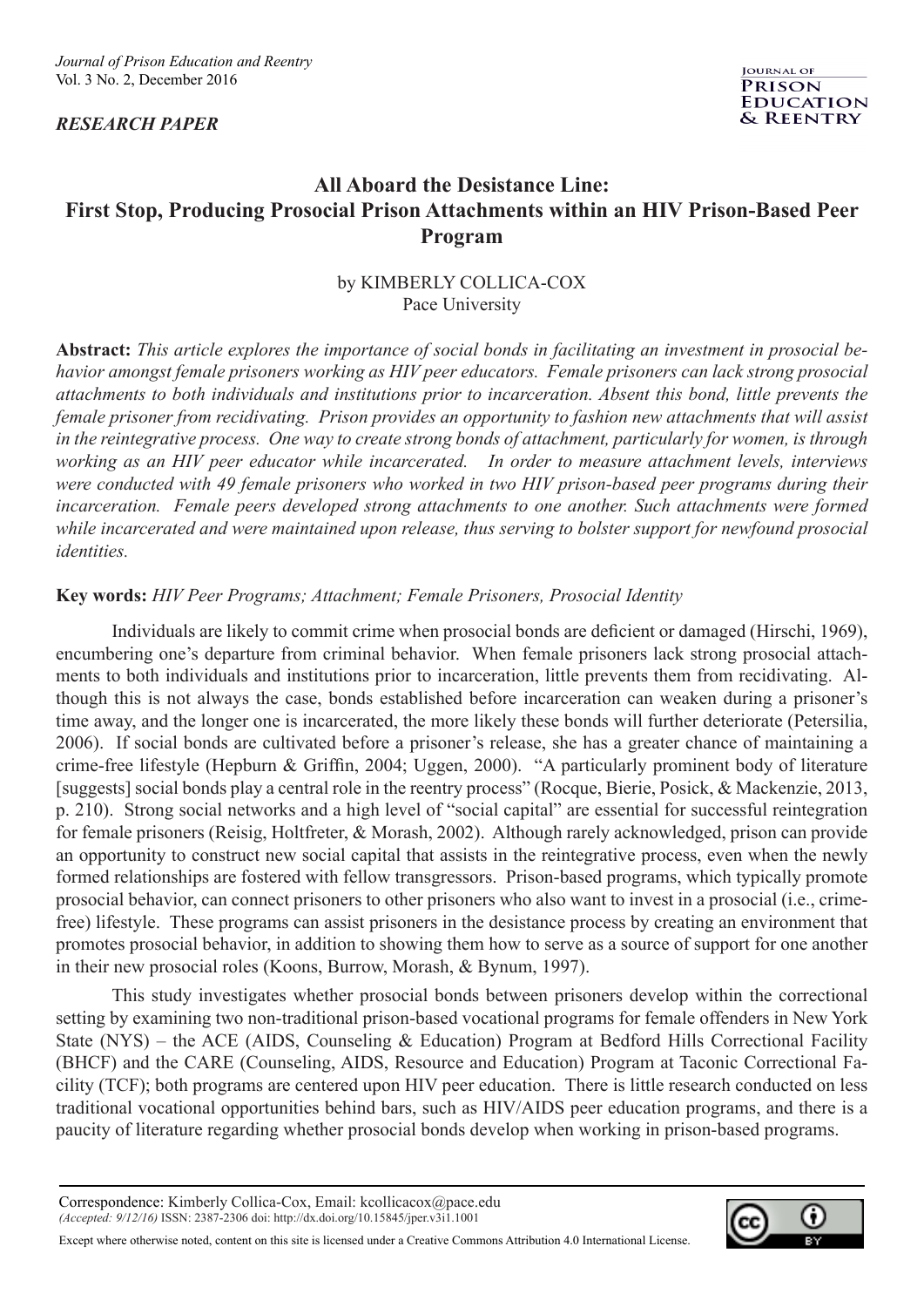#### **U.S. Incarceration**

 Approximately two million people are incarcerated in prisons; upon release, 67% of prisoners will return within a three year period (Durose, Cooper & Sydner, 2014). Mass incarceration is an American endeavor that began in the 1980s with the War on Drugs, disproportionately affecting poor persons and persons of color, often for non-violent crimes (Amnesty International, 2016). Women are not immune from these statistics. In a 2006 secondary data analysis of the Bureau of Justice Statistics' (BJS) recidivism data, 60% of female offenders were rearrested after release, 40% had new convictions and 30% returned to prison (Deschenes, Owen, & Crow, 2006). Overall, women prisoners present with more needs than their male counterparts, experiencing higher rates of depression, self-destructive behavior, and other types of mental illness (Jasperson, 2010; Keaveny & Zauszniewski; 1999). Powerlessness and dependency upon the normative structure of the prison can provide additional hindrances to the rehabilitative and reintegrative success for the female prisoner (Boudin, 1993). With only five percent of the world's population, the U.S. holds 22% of its prisoners, which is further complicated by the fact that as incarceration costs increase, funding for prison-based programming substantially decreases (Amnesty International, 2016). With this in mind, utilizing limited funds for programs that are evidence-based is more important than ever before.

#### **HIV & Prison**

 Although rates of HIV infection and AIDS-related deaths are in decline (Maruschak, 2015), HIV is still a major health risk for prisoners, with the rate of infection among incarcerated populations five times greater than the rate within the general community (CDC, 2016). In the beginning of the AIDS epidemic, the curiosity of prisoners about AIDS was used to help promote literacy efforts for women at BHCF (Bedford Hills Correctional Facility); prisoners were able to discuss and write about AIDS, a subject which was of great concern (Boudin, 1993). Their interest led to a play about AIDS' issues, which eventually led to the creation of the ACE Program (Boudin, 1993).

 BHCF is the only maximum-security prison for women in NYS, holding approximately 800 prisoners. Taconic Correctional Facility (TCF), located across the street from BHCF, is a medium-security facility for women in NYS, holding approximately 400 prisoners<sup>1</sup>. Both ACE and CARE, in existence since the late 1980s, were created to provide a variety of services to the incarcerated population such as support groups, education, crisis counseling, HIV testing, discharge planning, special events, professional trainings, etc. ACE peers worked in hospice (also referred to as IPC - In Patient Care) to comfort and assist prisoners who were dying from AIDS-related complications during the height of the epidemic.

 The high number of AIDS related deaths among prisoners in the 1990s (in addition to the use of longer sentencing options) led to an increase in prison hospice programs (Thigpen & Hunter, 1998). With AIDS related deaths in decline, hospice availability is still vital to the prison because of its aging prison population (a direct result of longer sentencing). Research shows that at least five elements are needed for successful prison-based hospice care: "patient-centered care, an inmate volunteer model, safety and security, shared values, and teamwork" (Cloyes, Rosenkranz, Berry, Supiano, Routt, Shannon-Dorcy, & Llanque, 2016, p. 390). When compared to community-based services, prison hospice is much stricter in regard to its volunteers, who are typically other prisoners (Hoffman & Dickinson, 2011). For NYS women prisoners, hospice programming is available at BHCF, and ACE peers were permitted to work with HIV patients when little was known about transmission and when death was often within six months of diagnosis (ACE, 1998). ACE successfully used a prisoner volunteer model at the program's onset, and the women of ACE continue to help prisoners struggling with terminal illnesses. Studies find that prisoners who work/volunteer in hospice undergo positive changes in self-perception; the experience can be transformative (Cloyes, Rosenkranz, Wold, Berry, & Supiano, 2014).

### **Attachment**

 A continued commitment to positive change will require support from those who seek and maintain attachment bonds. "Attachment" refers to the emotional closeness one shares with family, peers and institutions

<sup>&</sup>lt;sup>1</sup>These numbers hold true at the time of data collection. The population for New York State, like most states, has decreased considerably.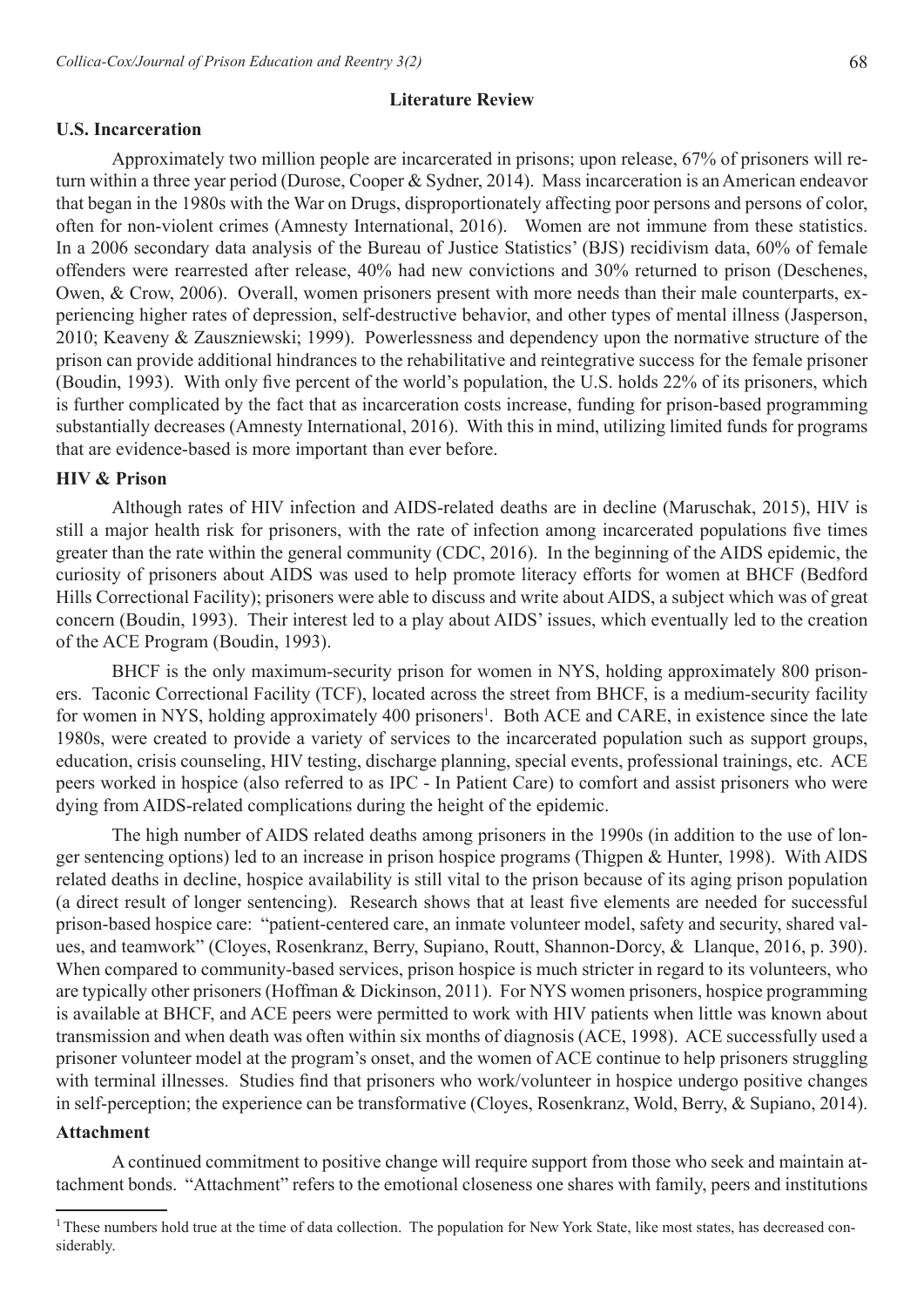(i.e., school, place of employment or religious establishment) (Chriss, 2007). Researchers argue that when we attach to other individuals or institutions (those that promote prosocial behavior, specifically anti-criminal involvements and behavior), we are more likely to believe in prosocial rules (i.e. adherence to the penal law) and there is a greater desire to engage in prosocial behavior; this involves an investment in obtaining employment, attaining housing, and circumventing criminal associates or behavior (Chriss, 2007). In regard to prisoners, a prosocial identity means replacing one's criminal identity with a law-abiding identity; it relates to one who is ready to abandon criminal ideas, motivations, and rationalizations. These *prosocial scripts* can inspire prisoners to take a strengths-based approach, focusing on how they can contribute to their communities by identifying their positive attributes, which, in turn, helps them to achieve a sense of worth and value, both of which are important in maintaining a crime-free identity (Maruna & LeBel, 2003). Attachment damage, which often begins in adolescence as a result of delinquency or criminal involvement, affects the quality and strength of attachments in adulthood, increasing the possibility for adult offending (Chapple, Hope, & Whiteford, 2005; Cretacco, Fei Ding, & Rivera, 2010; Intravia, Jones & Piquero, 2012).

Engaging in criminal activity can destroy relationships between persons when one has a commitment to maintaining a prosocial identity; therefore, the fear of damaging these relationships helps to promote prosocial behavior. Nonetheless, it is important to remember that there are both positive and negative attachments (Belknap, 2015). Not all attachments are beneficial and criminal attachments can promote unlawful behavior (Burton, 1991; Hindelang, 1973; Sutherland, 1949). Even when strong attachments develop, it does not necessarily preclude future criminality (Rankin, 1976). In fact, there are instances where "seemingly" positive attachments exist with other persons engaged in prosocial behaviors that have no effect on criminal behavior (Terry & Freilich, 2012). It is not solely the bonds to society that serve to modify; it is their quality and strength. Those with an investment in maintaining a prosocial identity have reduced recidivism (Piquero, 2003) and those with strong attachments to others who are also invested in maintaining a prosocial identity are less likely to recidivate (MacKenzie & De Li, 2002; Rocque et al., 2013).

Most of the literature regarding the social bonding process for prisoners focuses on processes occurring after the prisoner's release (Laub & Sampson, 2003; Lopoo & Western, 2005). However, during the incarceration process, relationships, established prior to prison, can change for the worse. The stigmatization of incarceration and the negative labels that ensue can make it difficult for prisoners to establish new bonds (Laub & Sampson, 2003). The prison experience creates obstacles to maintaining old bonds, while the negative label of "criminal" makes it difficult to attach to prosocial institutions and to create new prosocial partnerships upon release (Graffam, Shinkfield, & Hardcastle, 2008; Huebner, 2007; Shinkfield & Graffam, 2009; Western, 2002).

#### **Attachment for Girls and Women**

 Males and females are affected differently in regard to pathways toward, and desistance from, crime; a gender-specific understanding of pathways to crime and desistance is needed (Booth, Farrell, & Varano, 2008). Initial studies regarding social bonds and their relationship to delinquency focus exclusively on males (Belknap, 2015). Subsequent studies shed some light on its applicability to women, but findings are not unequivocal. Strong family relationships appear particularly important in controlling deviant behavior amongst adolescence girls (Belknap, 2015; Sepsi, 1974). For adults, much of the literature on attachment points to the marital bond as an aid in the desistance process (Sampson & Laub, 1993; Wyse, Harding, & Morenoff, 2014). Yet, marital bonds shape male and female behavior differently (Li & MacKenzie, 2003) and while marriage appears to enable the desistance process for men, the research on women, marriage and desistance is not as clear (Alarid, Burton, & Cullen, 2000; Cobbina, Huebner, & Berg, 2012; Thompson & Petrovic, 2009). Relationships that occur after a woman's release from prison tend to involve partners with similar criminal or addictive histories; women's relationships with men involved in crime lead to women returning to crime (Bersani, Laub, & Nieuwbeerta, 2009; Wyse et al., 2014). Marriage does not seem to have a strong effect on the formerly incarcerated woman's drug use or her level of criminal activity (O'Connell, 2003). Women leaving prison may not have the same opportunities as men to partner with spouses who engage in prosocial activities, and criminal partners are more likely to predict recidivism for women than men (Benda, 2005). It appears that marriage itself is not necessarily life altering for women; it must be with a spouse who is invested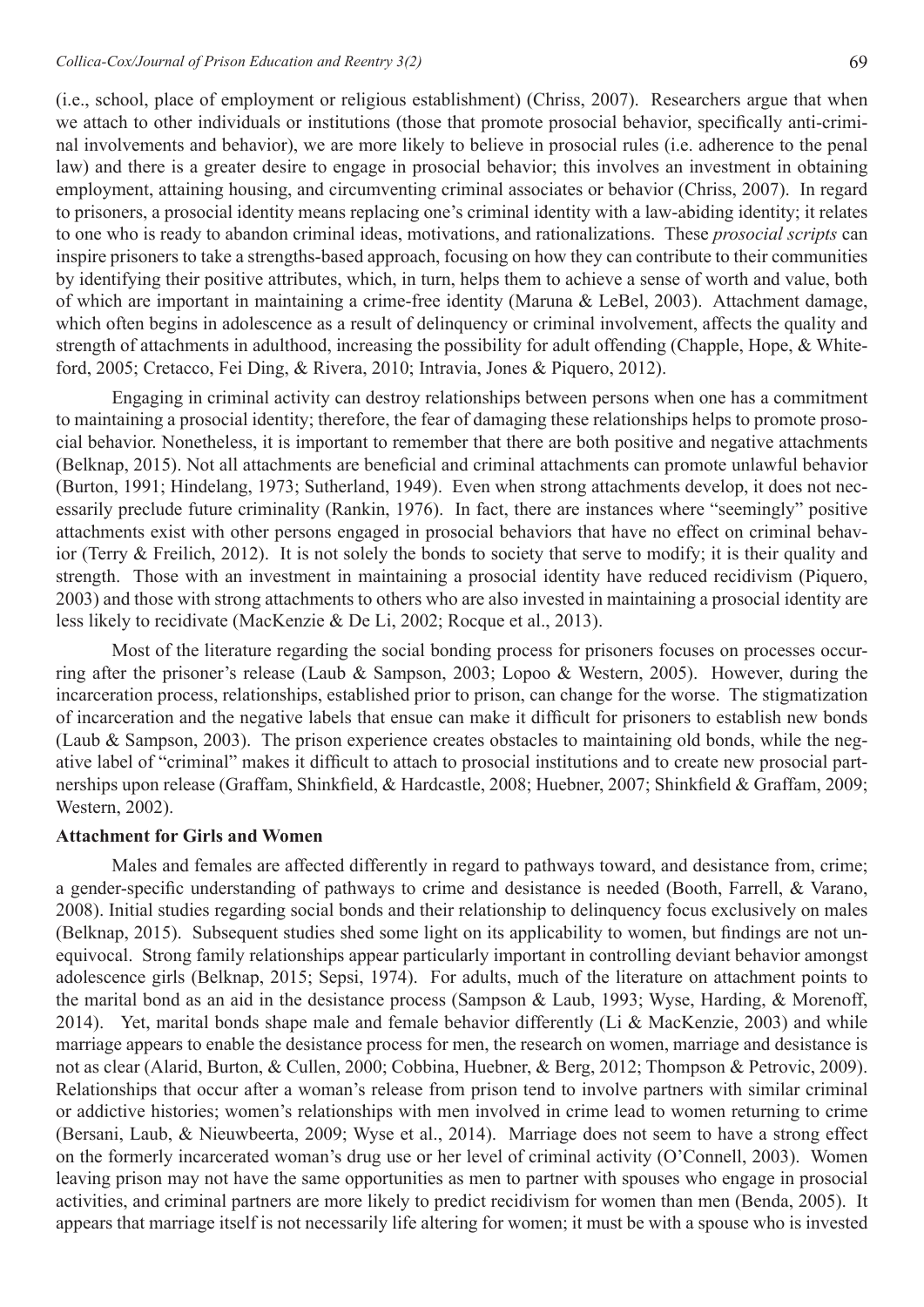in maintaining a prosocial identity in order to have any discernible effect on criminality.

Even while incarcerated, women are less likely than incarcerated men to have a supportive spouse, and they are more likely than their male counterparts to be responsible for child care, reunification issues and displaced children upon release (Dodge & Pogrebin, 2014). The quality of relationships, especially with family members, assists in promoting reintegration and helps to insulate women from behavior that results in re-arrest (Bahr, Armstrong, Gibbs, Harris & Fisher, 2005; Valera, Chang, Hernandez, & Cooper, 2015). Regrettably, successful reintegration is often hindered for female offenders because establishing successful and prosocial relational bonds is difficult. Even if women have strong bonds prior to incarceration, the distance and cost of maintaining contact with family members makes it difficult to remain in consistent contact and can inevitably weaken previously established relationships (Petersilia, 2006). Visitation with family and friends while incarcerated can promote the bond of attachment and reduce offending (Bales & Mears, 2008), but incarcerated women tend to receive fewer visits than men. Many women who come to prison suffer with attachment issues as a result of past trauma, broken families, abuse, neglect and psychopathologies (Belknap, 1996; Dow, 2001). Although social bonds are a vital component to reentry success, behavioral change and reduced recidivism (Bersani, et al., 2009; Laub & Sampson, 2003; Sampson, Laub & Wimer, 2006), especially at the time of release (Hepburn & Griffin, 2004; O'Connell, 2003; Piquero, 2003; Tripodi, 2010; Uggen, 2000), women are at a clear disadvantage. Yet, women, when compared to men, appear to need and have more social support from one another while incarcerated (Jiang & Winfree, 2006). The importance of having peer support in prison cannot be underestimated (Toch, 1975), especially for the woman who lacks social support outside of the prison environment. Strong social supportive networks not only assist with prison adaptation, but they aid in the reintegrative process (Cullen, 1994; Reisig et al., 2002). Strong social support, particularly through programming, can reduce the harmful effects of prison (Colvin, Cullen & Vander Ven, 2002), such as mediating feelings of hostility among releasees (Hochstetler, DeLisi, & Pratt, 2010). Empirical relationships are found between the development and maintenance of social bonds during incarceration and the subsequent risk for recidivism (Rocque et al., 2013). "It is fitting that social support [is] also linked to recidivism, desistance, and reintegration among correctional or high criminality samples" (Hochstetler et al., 2010, p. 591).

With limited prosocial attachments available, it is necessary to examine whether attachments for women prisoners can be created while incarcerated and maintained upon release to promote successful reintegration. Risk factors (i.e., separation from children, low self-esteem, prior abuse, mental illness, etc) for maladaptive behavior can be gender-specific (Celinska & Sung, 2014; Jiang & Winfree, 2006; Wright, Salisbury, & Van Voorhis, 2007). Prison can make a difference in the offenders'lives by allowing bonds to be created or reintroduced (Rocque at. al., 2013), but prison can also limit the success of the desistance process by damaging bonds (Petersilia, 2003) (i.e., when factoring the costs of time, distance and finances, bonds are difficult for family members to maintain with incarcerated loved ones). Disappointingly, research often ignores the social bonding processes in prison, focusing exclusively on postrelease attachments (Rocque at. al., 2013).

 The bonds created between women prisoners while incarcerated can play a role in institutional adjustment. Prison adaptation is of great concern for prison administrators as the way one adapts to the prison environment can negatively impact behavior and lead to increased disciplinary problems; maladaptive behaviors are also likely to impede reintegration (Clemmer 1940; Irwin & Cressey, 1962). Female prisoners may bond with one another through the recreation of family units (i.e., pseudo families) inside prison walls (Giallombardo, 1966.) Family creation could serve as a coping mechanism to ameliorate the pains associated with incarceration (i.e., the separation from one's family and children), and they appear to be primary in meeting and fulfilling the emotional needs of the female prisoner (DeBell, 2001; Huggins, Capeheart, & Newman, 2006; Jones, 1993; Severance, 2005). Other works find that the nature of America's female prison "pseudo family" may be evolving, and correspondingly, diminishing in importance (Fox 1984; Greer, 2000; Propper, 1982; Severance, 2005). With this in mind, a new way to create supportive networks in prison must be considered (Collica, 2010).

Since women can lack supportive networks and employment skills, prison-based programming may increase opportunities for her institutional and post release success (Bonta & Andrews, 2007). Programs are a way for women to obtain strong prosocial support during, and possibly after, incarceration (Koons et al, 1997;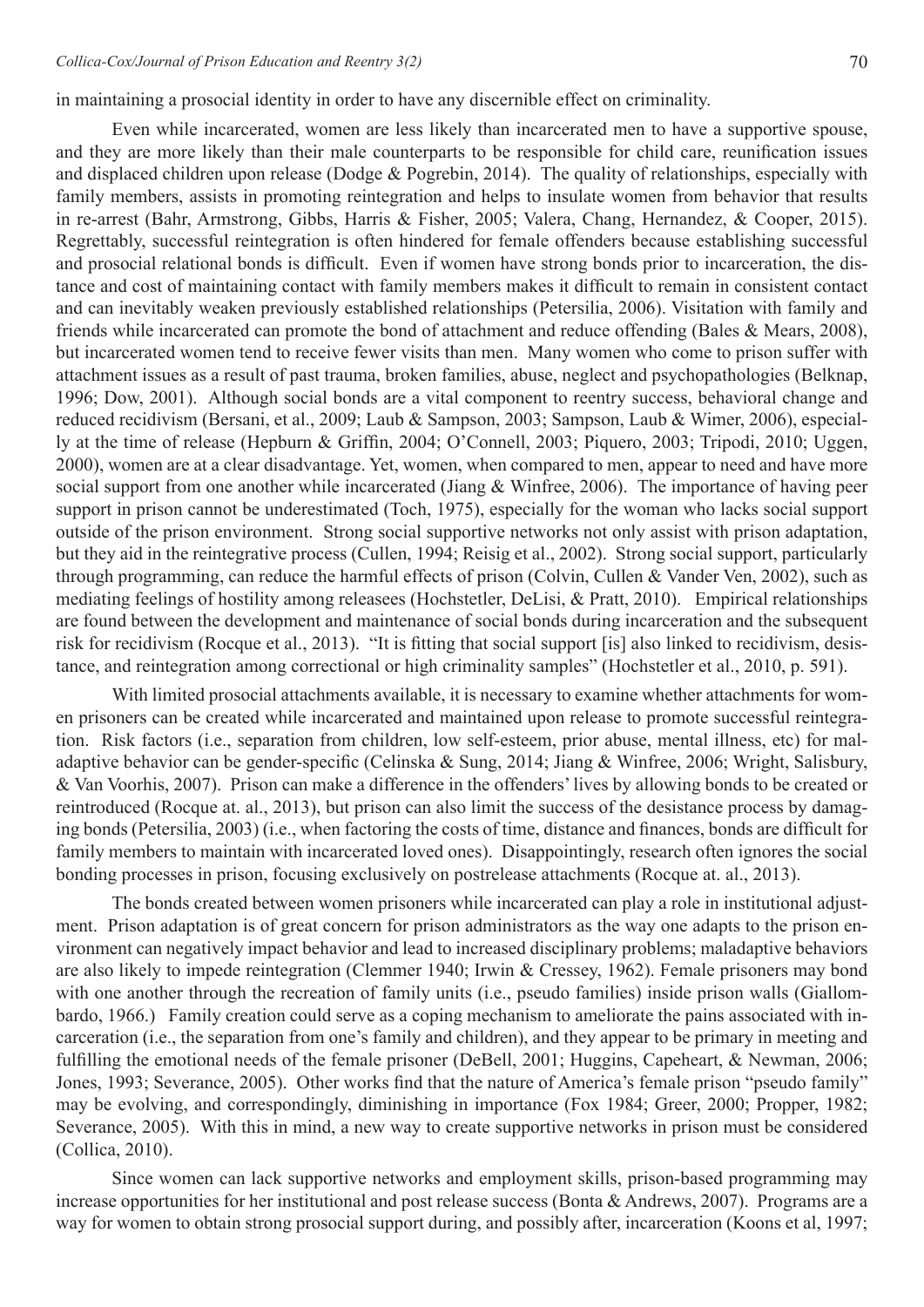Severance, 2005). However, programs need to be gender-responsive, offender specific, culturally-sensitive and address the differences between men and women in terms of their needs, behaviors and pathways to incarceration in order to be effective (Andrews & Dowden, 2007; Bloom, Owen, & Covington, 2004; Bloom & Covington, 2000). "According to the pathways perspective, the confluence of trauma, substance abuse, and mental health puts women on 'pathways' to crime that are inherently different from the pathways into crime that males take" (Wright et al., 2007, p. 313). When gender-specific policies to address these differences between men and women are absent, women do not receive adequate services to help prepare them for a successful transition.

Identity shifts may be necessary to help women move away from criminal behavior, but such shifts require support (Proctor, 2009). A desire to help others and an aspiration to work in a service profession helps prisoners to transform a deviant identity into a prosocial one (Brown, 1991: Maruna, 2001; Proctor, 2009). It does not ignore the previous identity, but uses the experience from that identity (i.e, working as a counselor with offenders) to successfully adapt to a new prosocial role. For those who are formerly incarcerated, establishing strong bonds to the workplace can begin with the belief that their work allows them to achieve a higher purpose in life. This would include positions that focus on helping others, particularly those who have been through similar life experiences. Prisoners underestimate their abilities and potential (Proctor, 2009), but with support, encouragement, and positive role models, change is possible. In order to change one's trajectory, the prisoner has to come to terms with his or her criminal past and make plans for his or her law abiding future (Maruna, 2001). By helping others, they are able to reform their past, recreate their self identities, and finally accomplish a certain level of success (Lofland, 1969; Nouwen, 1972). The offender does not have to be ashamed of his or her past; he or she utilizes it as a tool to help others. In a study of female desisters in New York City, Sommers, Baskin and Fagin (1994) state, "Overall, the success of identity transformation hinges on the women's abilities to establish and maintain commitments and involvements in conventional aspects of life. As the women began to feel accepted and trusted within some conventional social circles, their determination to exit from crime was strengthened, as were their social and personal identities as noncriminals" (p. 144).

 "…The evidence suggests that carefully designed and administered education and work programs can improve prisoners' institutional behavior, reduce recidivism, and promote involvement in prosocial activities after release" (Gaes, Flanagan, Motiuk, & Stewart, 1999, p. 398). Some programs appear to be more successful than others because they are separate from the rest of the facility (this minimizes distractions), they provide follow-up services (like job placement), and they provide skills that are highly marketable in today's job market (Gerber & Fritsch, 1995). In a literature review on prison education, Linden & Perry (1983) find that programs will be most successful if they are "intensive", if they can establish an "alternative community within the prison", and if they offer "post-release services to inmates" (p. 55). Prior research also lends support to the notion that releasees feel more comfortable receiving support from others who are formerly incarcerated (Eaton, 1993). Working in non-traditional prison-based programming, like ACE (AIDS, Counseling & Education) and CARE (Counseling, AIDS, Resource & Education), two HIV peer programs, can allow peers the opportunity to form prosocial relationships and attachments with one another, thereby increasing opportunities for reintegrative and rehabilitative success.

### **Sampling, Methods & Data**

#### **ACE & CARE**

 This mixed-method study design, based on the narratives of 49 women, examined the effects of two HIV prison-based peer programs on prisoner peers in NYS (New York State): The ACE Program located at Bedford Hills Correctional Facility (BHCF) and the CARE Program located at Taconic Correctional Facility (TCF). ACE educated over 3,000 women annually and CARE educated approximately 600 women annually. The programs consisted of five civilians when fully staffed: a CARE Coordinator, an ACE Coordinator, a HIV Test Counselor, a HIV Discharge Planner, and an Upstate Supervisor. The number of prisoner peers varied (anywhere from 4 to 9). Women in this sample worked for ACE/CARE for an average of 4 years, ranging from 6 months to 13 years. They were trained to provide counseling, educational workshops, and facilitate support groups. In addition, they had permission to work with specialized prison groups such as the nursery mothers, those in the behavioral health unit, those in hospice care, etc.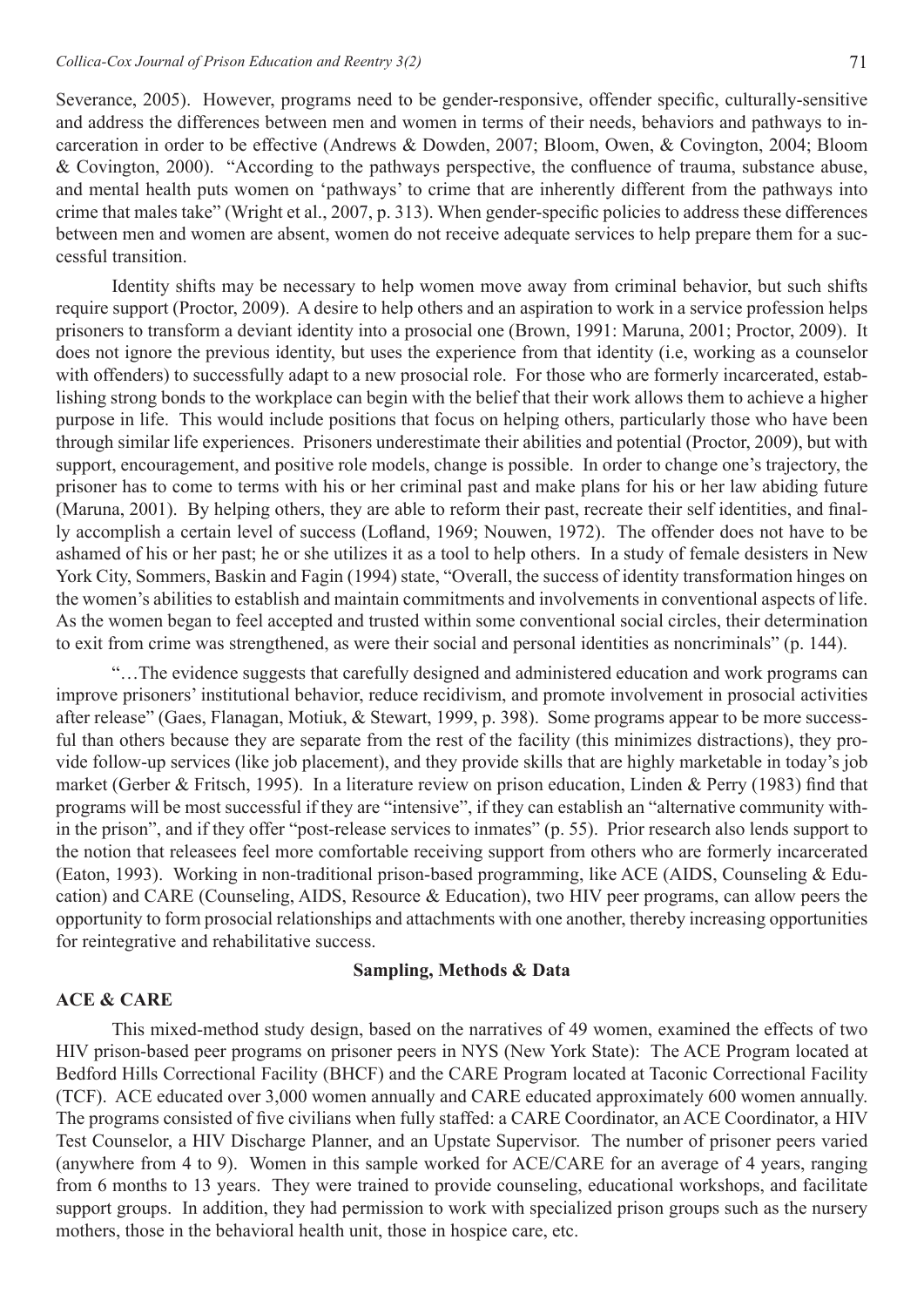Prospective peer workers must have or be working toward their GED. All were required to submit a resume, successfully complete the HIV professional training series (offered by CARE/ACE), undergo two interviews (one by the program coordinator and one by the other prisoner peers), and teach a demonstration lesson. Prospective workers must have a good disciplinary record during the months directly preceding employment. Prisoners with poor records were encouraged to maintain good behavior for a few months before reapplying. Once hired, a poor disciplinary record was grounds for dismissal. Upon securing a peer position, each prisoner staff member was supervised by a civilian (either the ACE or CARE Coordinator) from a community-based organization (Women's Prison Association – WPA). Together, the civilians and prisoners not only delivered comprehensive HIV related services, they created a supportive, community-oriented environment within the prison.

# **Sample**

 The author collected data from female participants over a seven month period, yielding a sample of 49 women. The sample in this study included: (a) women incarcerated in BHCF and TCF who were currently working as peer educators for ACE or CARE at the time of the study, (b) women incarcerated in one of NYS' five female facilities (Albion, Bayview, Beacon, Bedford Hills, or Taconic<sup>2</sup>) who previously worked as peer educators for ACE/CARE or both programs, and (c) formerly incarcerated women living in the community who, during their incarceration, worked for ACE, CARE, or both programs. Since TCF is a medium-security facility, many women at BHCF who worked for ACE will work for CARE if drafted to TCF. ACE/CARE civilians also worked in both facilities. All participation in this study was voluntary (no incentives were allowed) and all interviews were conducted in private (IRB approval was obtained from the City University of NY and the New York State Department of Corrections and Community Supervision). Forty-nine percent  $(n=24)$  of the women were formerly incarcerated and 51%  $(n=25)$  of the women were currently incarcerated at the time of data collection. Based upon extensive one-on-one semi-structured interviews with these women, the author utilized a snowball/chain referral sample to obtain additional participants<sup>3</sup>. Of the 57 women identified and located by the author as matching the study's eligibility requirements (i.e., a current/former peer worker for ACE/CARE), seven women declined to participate, and one woman, incarcerated at Albion, was unable to be interviewed, yielding a response rate of 86% (n=49). In order to maintain the confidentiality of subjects, women were asked to choose their own pseudonyms, which served as a unique identifier to describe a part of her personality.

 Since women could not be randomly assigned to groups (as it would disrupt the prison's regular schedule), between group comparisons were conducted. It was hypothesized that women who worked for the program one year or more or who remained working with the program until their release would have higher levels of attachment to their ACE/CARE peers when compared to those women who worked for ACE/CARE less than one year or left the program prior to their release. It was also hypothesized that women who were responsible for the inception of the program would have greater levels of attachment to their ACE/CARE peers than those women who were not responsible for the creation of ACE/CARE.

 Many questions required open-ended responses and yielded in-depth answers. The author examined common themes in answers generated by respondents, utilizing a framework analysis, managing data by case and theme (Glasser & Strauss, 1967), such as perceptions of peer support and encouragement, concerns regarding peer perception, the maintenance of mutual respect between peers, the utilization of peers to cope with stress, etc. Responses were recorded in written format by the author (tape recording was prohibited) and transcribed later that day. Categorization of responses and themes continued during transcription. It was believed that the use of both quantitative and qualitative measures would increase the validity of participants' responses and provide a fuller understanding of their experiences. To insure the validity and reliability of the

<sup>&</sup>lt;sup>2</sup> Since the completion of this study, Bayview and Beacon Prisons were closed due to a decrease in NYS' inmate population.

<sup>&</sup>lt;sup>3</sup>The author worked with the creators of ACE/CARE to devise a list of all women who worked for both programs. Out of approximately 65 women identified, 49 were interviewed. Women not included were deported, deceased or unable to be located. Hence, 75% of all women who worked for both programs participated in this study. Snowball sampling, though not ideal, was the only way to locate subjects. The DOCCS (Department of Corrections and Community Supervision) does not keep records on peer workers.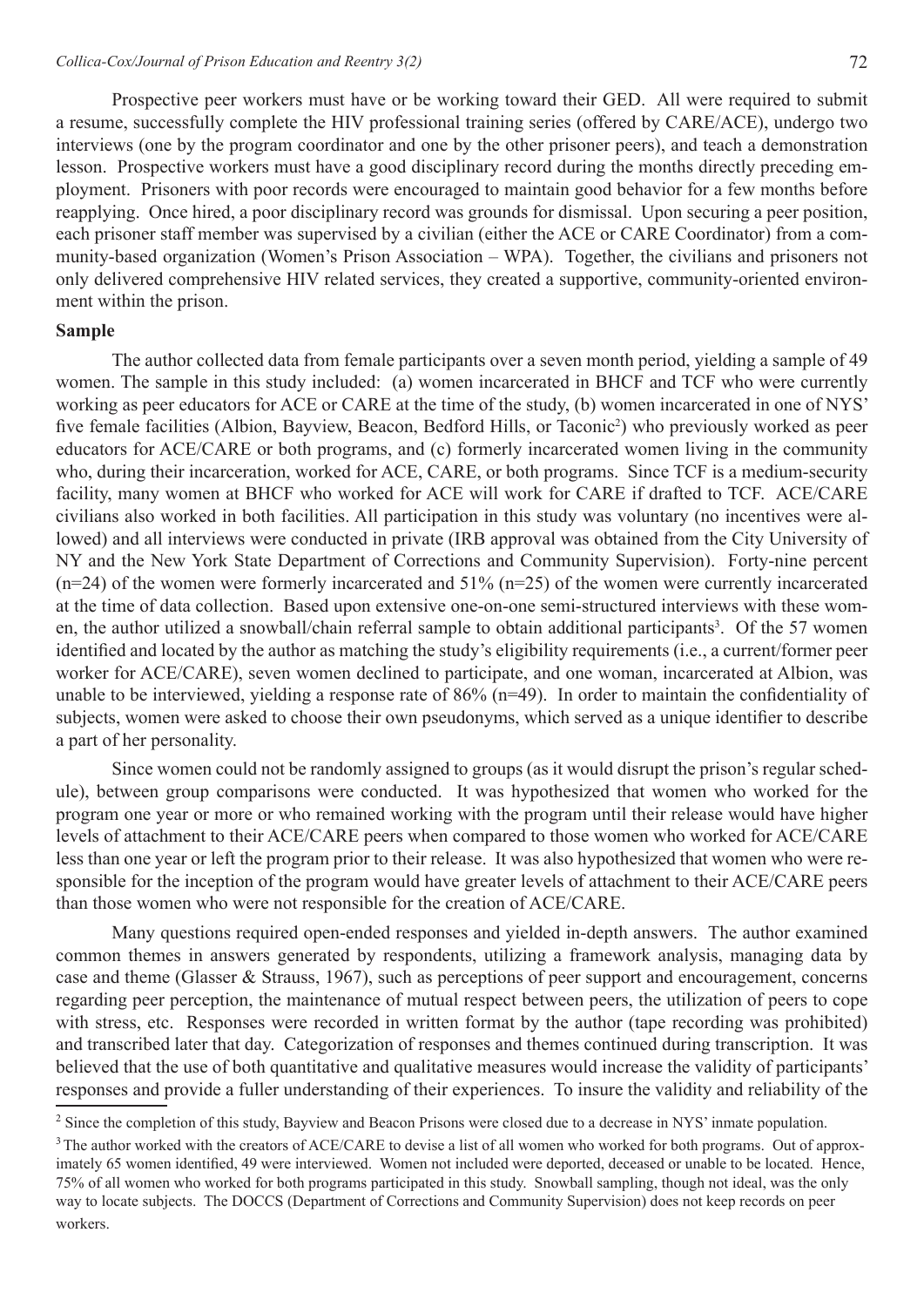questions on the interview schedule, questions were borrowed from previous researchers who extensively studied attachment (Alarid et al., 2000; Hirschi, 1969; Friedman & Rosenbaum, 1988; Lasley, 1998; Rosenbaum, 1987; Sampson & Laub, 1993; 1990; Shover, Norland, James & Thornton, 1979; Rankin, 1976). These questions were borrowed from the aforementioned authors and modified to measure attachment levels for current and formerly incarcerated women. For both sets of women, specific questions were asked measuring their levels of attachment to their ACE/CARE coworkers. To measure attachment to their peer coworkers, 14 questions were asked regarding the nature of their relationships, how they viewed their coworkers, and how they thought their coworkers viewed them (see Table One for question item statistics).<sup>4</sup> To determine if some peers were more likely than other types of peers to have strong attachments to their coworkers, answers to questions on the interview schedule measuring the variable of attachment was assigned a score of one or zero by the interviewer. A score of one signified that there was a high to moderate level of attachment (positive responses), while a score of zero signified that there was a low to no level of attachment (negative responses). Institutional behavior/conduct was measured in terms of disciplinary infractions. Reintegrative success was measured via recidivism data and recidivism was measured in terms of a parole violation and/or an arrest. The adoption of a new "prosocial identity" was measured through self-perception and how participants felt they were perceived by others in their role as a peer educator.

Demographics of the sample differed slightly from the average NYS female prisoner. In this sample, whites tended to be overrepresented (33% compared to a 22% rate among the study population), and the age of participants tended to be four years older (40 years old compared to an average of 36 years old among the study population) than the average NYS female prisoner. All women had the equivalent of a high school education or higher. Many of the participants (33%; n=16) were charged with multiple crimes. As to their most serious charge, 49% (n=24) were serving time for murder or manslaughter, 31% (n=15) were serving time for a drug-related offense, 12% (n=6) were serving time for assault, and 2% were serving time for robbery (n=1), burglary (n=1), kidnapping (n=1), or forgery (n=1). For participants who were incarcerated (n=25), the average time served at the time of the interview was 11 years and six months. For participants who were residing in the community  $(n=24)$ , the average time served in prison was eight years and eight months.

Prior to incarceration, subjects appeared to have attachments to family and friends, but these bonds were weakened by their behavior. Almost one-half of the women (43%; n=21) were unemployed prior to their incarceration. Over half (65%; n=32) of the sample stated that they earned less than \$10,000 per year, prior to their arrest, 59% (n=29) stated that they had children, and most women (73%; n=36) resided with a family member prior to their incarceration. Forty-nine percent (n=24) of the women reported sexual abuse and 45%  $(n=22)$  reported a history of physical abuse. Seventy-one percent  $(n=35)$  of the women had a history of drug use/misuse and 41% (n=20) exchanged sex in order to obtain drugs. Fifty-seven percent (n=28) reported that this was not their first offense. For releasees, 33% lived alone when they returned home and for incarcerated respondents, less than half (48%) believed they could reside with a family member/partner upon release: 24% hoped they could obtain placement in transitional housing, 16% planned to live alone, and 12% did not know where they would live. Subjects were involved in other prosocial activity while incarcerated with 86% of subjects reporting involvement in an educational program, 12% in a religious program, and 19% involved with other programs, in addition to their work with ACE/CARE.

 It is important to note that most of the women were not HIV positive. Only 14% (n=7) were diagnosed with HIV; the remaining peers were HIV negative. When asked why they decided to work for ACE/CARE, many of the women maintained that they wanted to help others (43%; n=21), they wanted to educate others and learn more about HIV infection (39%; n=19), they had a loved one who died of AIDS-related complications (14%; n=7), or they wanted to lessen the stigma associated with being HIV positive (4%; n=2).

#### **Findings**

#### **Perceptions of Peer-Related Support**

 Social support was vital to the desistance process; the support female prisoners received and the sup-

<sup>&</sup>lt;sup>4</sup> Overall, responses to open-ended questions were given a score of one if they were positive in tone and a score of zero if negative in tone. Likert statements resulting in answers such as *all, almost all, many, a lot, most* or *some* received a score of 1, while *few, none, not much* or *not at all* received a score of zero.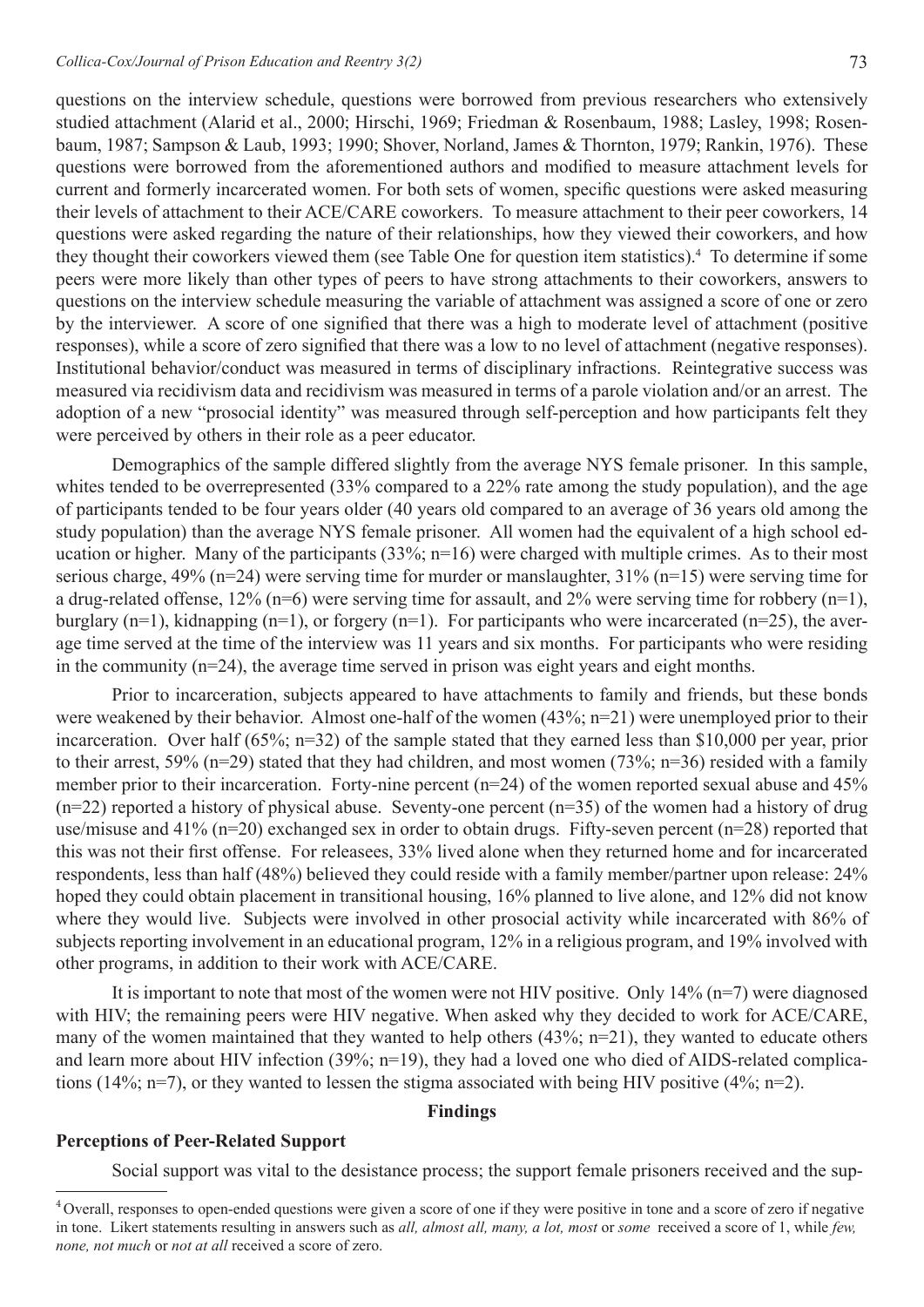| <b>Statement</b>                |                                                     | <b>Frequency</b>  |                    |      |                   |                                                        | Percent                     | N    |                    |                   |        |
|---------------------------------|-----------------------------------------------------|-------------------|--------------------|------|-------------------|--------------------------------------------------------|-----------------------------|------|--------------------|-------------------|--------|
|                                 | <b>Qualitative Response</b>                         |                   |                    |      |                   |                                                        | <b>Qualitative Response</b> |      |                    |                   |        |
| How would you describe your     | <b>Positive</b><br><b>Negative</b>                  |                   |                    |      |                   | <b>Positive</b><br><b>Negative</b>                     |                             |      |                    |                   | 49     |
| relationship with your other    | 100                                                 | ٥                 |                    |      |                   | 100<br>٥                                               |                             |      |                    |                   | (100%) |
| peer workers?                   |                                                     |                   |                    |      |                   |                                                        |                             |      |                    |                   |        |
| How many of your coworkers      | All                                                 | <b>Almost All</b> | Most               | Few  | None              | All                                                    | <b>Almost All</b>           | Most | Few                | None              |        |
| seemed to care about how        | 19                                                  | 12                | 10                 | 7    | 1                 | 39                                                     | 24                          | 20   | 14                 | 2                 | 49     |
| successful you were while in    |                                                     |                   |                    |      |                   |                                                        |                             |      |                    |                   | (100%) |
| prison?                         |                                                     |                   |                    |      |                   |                                                        |                             |      |                    |                   |        |
| How many of your coworkers      | All                                                 | <b>Almost All</b> | Many               | Few  | None              | All                                                    | <b>Almost All</b>           | Many | Few                | None              |        |
| seemed to care about how        | 20                                                  | 12                | 6                  | 9    | 2                 | 41                                                     | 24                          | 12   | 18                 | 4                 | 49     |
| successful you would be after   |                                                     |                   |                    |      |                   |                                                        |                             |      |                    |                   | (100%) |
| you were released from prison?  |                                                     |                   |                    |      |                   |                                                        |                             |      |                    |                   |        |
| What kind of work did your      | <b>Excellent Good Fair</b><br><b>No Expectation</b> |                   |                    |      |                   | <b>Excellent Good</b><br>Fair<br><b>No Expectation</b> |                             |      |                    |                   | 49     |
| coworkers expect from you?      | 37<br>8<br>2<br>2                                   |                   |                    |      |                   |                                                        | 16                          | 4    |                    | 4                 | (100%) |
|                                 |                                                     |                   |                    |      |                   | 76                                                     |                             |      |                    |                   |        |
| Did you/Do you care about       | Cared                                               |                   |                    |      |                   |                                                        | Cared                       |      |                    |                   |        |
| what your coworkers thought of  | <b>A Lot Somewhat Not Much</b><br>Not at            |                   |                    |      |                   |                                                        | A Lot Somewhat Not Much     | 49   |                    |                   |        |
| vou?                            |                                                     | All               |                    |      |                   |                                                        |                             |      |                    | All               | (100%) |
|                                 | 19                                                  | 11                | 15                 |      | s                 | 39                                                     | 22                          |      | 30                 | 8                 |        |
| Did you/Do you respect your     | ΑIΙ                                                 | Most              |                    | Some | None              | All                                                    | Most                        |      | Some               | None              |        |
| coworkers' opinions about the   | 27                                                  | 12<br>10          |                    |      | ٥                 | 55<br>25<br>20<br>٥                                    |                             |      |                    | 49                |        |
| important things in life?       |                                                     |                   |                    |      |                   |                                                        |                             |      |                    |                   | (100%) |
| Would your coworkers in         | Yes<br><b>Depends</b><br>No                         |                   |                    |      |                   | Yes<br><b>Depends</b><br>No                            |                             |      |                    |                   |        |
| ACE/CARE be upset with you if   | 34<br>7<br>8                                        |                   |                    |      |                   | 69<br>14<br>16                                         |                             |      |                    |                   | 49     |
| you committed a disciplinary    |                                                     |                   |                    |      |                   |                                                        |                             |      |                    | (100%)            |        |
| infraction?                     |                                                     |                   |                    |      |                   |                                                        |                             |      |                    |                   |        |
| Would it bother you if your     | Yes                                                 | Somewhat<br>No    |                    |      |                   | Yes<br>Somewhat<br>No                                  |                             |      |                    |                   | 49     |
| coworkers were upset with       | 29                                                  | 4<br>16           |                    |      |                   | 59<br>33<br>8                                          |                             |      |                    |                   | (100%) |
| you?                            |                                                     |                   |                    |      |                   |                                                        |                             |      |                    |                   |        |
| Would you say that you          | A Lot<br>Some<br><b>None</b>                        |                   |                    |      |                   | A Lot<br><b>None</b><br>Some                           |                             |      |                    |                   | 49     |
| have/had a lot of respect for   | 32<br>15<br>2                                       |                   |                    |      |                   | 65<br>31<br>4                                          |                             |      |                    |                   | (100%) |
| vour coworkers?                 |                                                     |                   |                    |      |                   |                                                        |                             |      |                    |                   |        |
| Did you/Do you share your       | A Lot                                               | Some              | <b>Very Little</b> |      | <b>Not at All</b> | A Lot                                                  | Some                        |      | <b>Very Little</b> | <b>Not at All</b> |        |
| thoughts and feelings with your | 31                                                  | 15                | 2                  |      | 1                 | 63                                                     | 31                          | 4    |                    | 2                 | 49     |
| <b>ACE/CARE coworkers?</b>      |                                                     |                   |                    |      |                   |                                                        |                             |      |                    |                   | (100%) |
| Did you/Do you find your        | All                                                 | Most              |                    | Some | None              | All                                                    | Most                        |      | Some               | None              | 49     |
| coworkers to be helpful to you  | 15                                                  | 21                | 12                 |      | 1                 | 30                                                     | 43                          | 25   |                    | 2                 | (100%) |
| during stressful times?         |                                                     |                   |                    |      |                   |                                                        |                             |      |                    |                   |        |
| Were/Are you coworkers some     | All                                                 | Most              |                    | Some | None              | All                                                    | Most                        |      | Some               | None              | 49     |
| of your best friends?           | 4                                                   | 10                | 28                 |      | 7                 | 8                                                      | 20                          | 57   |                    | 14                | (100%  |
| Did you/Do you feel that        | <b>Yes</b><br>No                                    |                   |                    |      |                   | Yes<br>No                                              |                             |      |                    |                   | 49     |
| working in ACE/CARE was/is      | 46<br>3                                             |                   |                    |      |                   | 94<br>6                                                |                             |      |                    |                   | (100%) |
| like having an extended family? |                                                     |                   |                    |      |                   |                                                        |                             |      |                    |                   |        |
| Would your coworkers have       | All                                                 | Most              |                    |      | Some None Don't   | All                                                    | Most                        |      |                    | Some None Don't   | 49     |
| stuck by you if you got in      |                                                     |                   |                    |      | Know              |                                                        |                             |      |                    | Know              | (100%  |
| trouble?                        | 17                                                  | 13                | 14                 | 4    | 1                 | 35                                                     | 27                          | 29   | 8                  | 2                 |        |

# Table One - Quantitative Measures of Peer Attachment

port female prisoners provided were equally as important in this process. In order to measure perceptions of peer-related support, participants were asked a series of questions regarding their feelings toward their coworkers. When participants were asked how they perceived their relationship with their other peer workers, all respondents (100%; n=49) answered positively, regardless of their time with either program. Many participants spoke about their ACE/CARE coworkers as being a source of support, and some referred to their coworkers as family. They recognized they would have arguments and disagreements, but that they were still very close with each other. Shyone (an ACE peer) stated:

Many of us are still great friends today. My closest and dearest friends are the women I had worked with in ACE

In general, the women who worked for ACE/CARE appeared to share a very strong connection with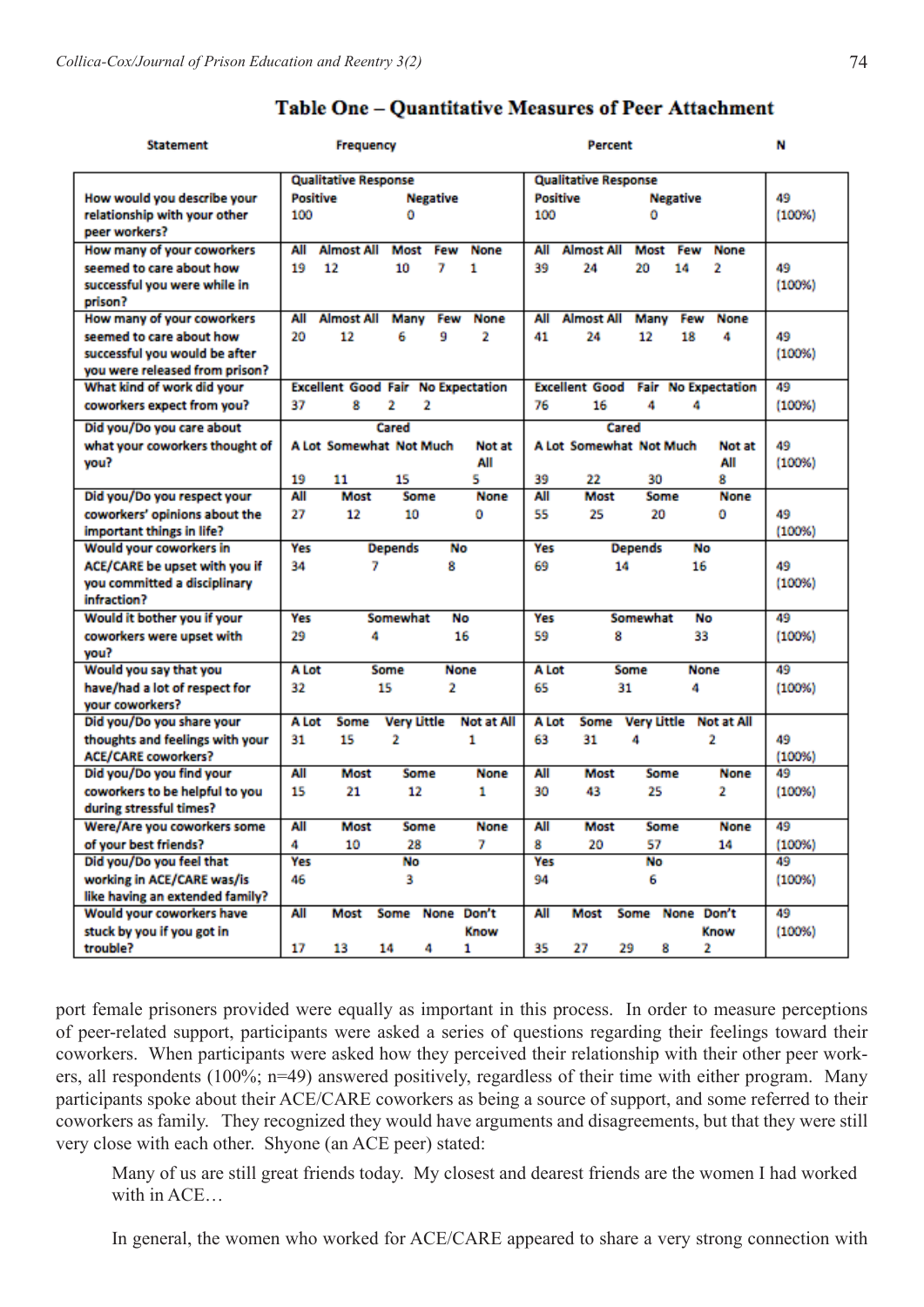each other. Older members often served as mentors for younger members, recreating a supportive family-like structure. Volcano, an ACE peer, stated:

It was beautiful. We really had a family and some of us were closer than others but we all had each other's back. There was no other place in prison with that type of unity.

Waiting, a CARE peer, 18 years of age, acknowledged the support she received:

 It was good. I was the baby. They were my mothers, my big sisters, and my aunts. Everybody had a lot of patience with me.

# **Promoting Success**

In order to increase one's chances for success, it was necessary for others to emulate and support a similar model of success. To overcome challenges during this process, peers needed to feel that others were invested in their success and cared about what happened to them; it was another important factor in the perception of social support. Ninety-eight percent (n=48) of participants acknowledged that their coworkers seemed to care about how successful they would be while in prison. Although these questions were closed-ended (answers were based on a Likert scale), many of the women spoke openly about each question. Participants spoke about the positive encouragement given to them by their coworkers and described how this enabled them to succeed and excel in the prison environment; responses were not impacted by the length of time in either program:

 There was mad love, mad love. We all watched each other grow up. If they saw you doing some thing you weren't supposed to be doing or something that could lead to trouble, they would pull your coat and say, what the hell are you doing? (Rafeequa/ACE Peer)

 Ninety-eight percent (n=48) said their coworkers cared about their success after release:

 We all worried about each other. They worried about every one of us when we went home. It was scary to go home because a lot of us were doing a lot of time. (Air/ACE Peer)

 High expectations were placed upon the women by one another. Peer workers were asked about the type of work that was expected from them by their coworkers, with 92% (n=45) who reported "excellent or good":

We were there to do what we were supposed to do. The core group had high standards of work eth- ics… (Sarabanda/ACE Peer)

# **Concern Regarding Peer Perceptions**

Attachments can be negatively affected if behavior does not conform to previously established ideas of conduct. A desire to meet these expectations could encourage prosocial behavior. When asked if they cared about what their peers thought about them,  $39\%$  (n=19) stated that they cared "a lot" and  $22\%$  (n=11) said they "somewhat" cared. These women expressed very strong opinions on the subject matter:

I cared a lot about what they thought of my work. You are only as strong as your weakest link and my work reflects on everyone. (Hopeful/ACE & CARE Peer)

I carried myself in a particular way. As an individual they knew I was outspoken and strong minded within reason. I expected them to know that and I expected them to respect me. They didn't have to agree with me and they didn't have to like me. I didn't have to agree with them and I didn't have to like them but we all had to respect one another. (Marie/ACE peer)

I cared a lot. I may not have portrayed that because I tried to act like it didn't, but it did. I really cared. (Waiting/CARE Peer)

 In succeeding questions, the majority of the women stated they respected their coworkers' opinions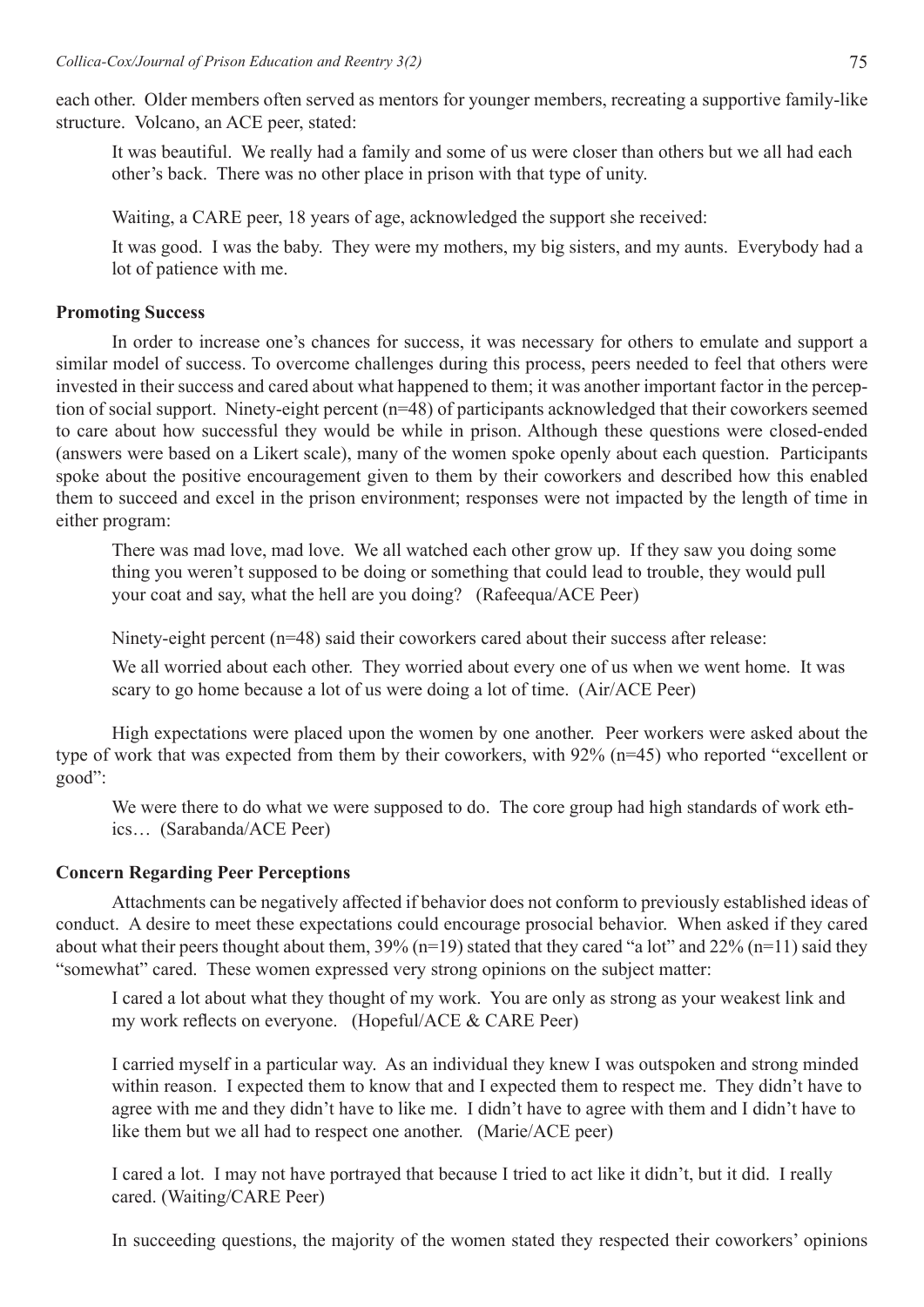and they would be bothered if their coworkers were upset with them. When asked if they respected their coworkers' opinions about the important things in life, 55% (n=27) said all, 25% (n=12) said most, and 20% (n=10) said some. Even if the women did not agree with what was being said, they respected a peer's right to express her opinion:

You reserve the right to be who you are. Even if I don't like what you are saying, I respect your right to say it and I won't interfere. (Face/ACE Peer)

 Since the women were very aware that their behaviors reflected upon the program, questions were asked to determine if they thought the peers would be upset with them if they committed a disciplinary infraction. Sixty-nine percent (n=34) said their peers would be upset with them, 14% (n=7) said it would depend upon the reason for the ticket, and 16% (n=8) said they would not be troubled if their peers were upset with them. Many of the women believed that prisoners would often receive tickets in prison, even if the disciplinary infraction was not justified. Their peers would be upset with them if it was a situation that could have been avoided. Whether they were right or wrong, the women believed that even if their peers were upset with their behavior, they would not relinquish their support:

We all had our share. It is easy to get a disciplinary infraction in here. You can get one for breathing wrong. You can get one because you are the victim of an officer having a bad day. (Compassionate/ ACE Peer)

We would talk each other out of doing crazy things but it would depend on what it was for. If it was something stupid that I did, than yes, they would be upset with me but if I couldn't avoid it, than no. (Rose/ACE Peer)

When asked if it would bother them if their coworkers were upset with them, 59% (n=29) said yes, 8% (n=4) said somewhat, and 33% (n=16) said no. Those women who stated "yes" perceived the peers to be a family unit, whose members would not want to be upset or disappointed. The essence of the "prosocial identity" was noted in the women's perceptions of self. The view of being a role model, characteristic of a prosocial identity, was echoed several times and appeared to have a strong impact on decision making:

We were looked at as role models to others, to everybody. (Mary/ACE)

 … We were seen as someone to look up to, a role model. (Sky/CARE)

 For those women who stated that they would not be bothered, there was a feeling that they were responsible for their own decisions and they hoped that the peers would be understanding:

I don't know if they would be upset as much as disappointed. I would not really be upset because I would get what the hand called for. There were unwritten expectations placed on us. The women who didn't work for CARE looked up to us and the correctional staff placed expectations on us – we had privileges. (Shak/CARE Peer)

Yes. It would have bothered me more if they weren't upset with me. I would have been disappoint- ed. (Purposed/ACE Peer)

# **Mutual Respect**

 The variable of attachment to peers was also measured by asking participants if they had a lot of respect for their ACE/CARE peers and if they shared their thoughts and feelings with them often. Sixty-five percent (n=32) of respondents stated that they had a lot of respect for their peers, 31% (n=15) stated they only had respect for some of their peers, while 4% (n=2) said they did not have any respect for their peers. Most of the women stated that even if they did not like a particular peer, they still possessed the ability to respect her and the work that she was trying to accomplish within the program:

I respected them a lot even if I didn't like them because they could reach someone that I possibly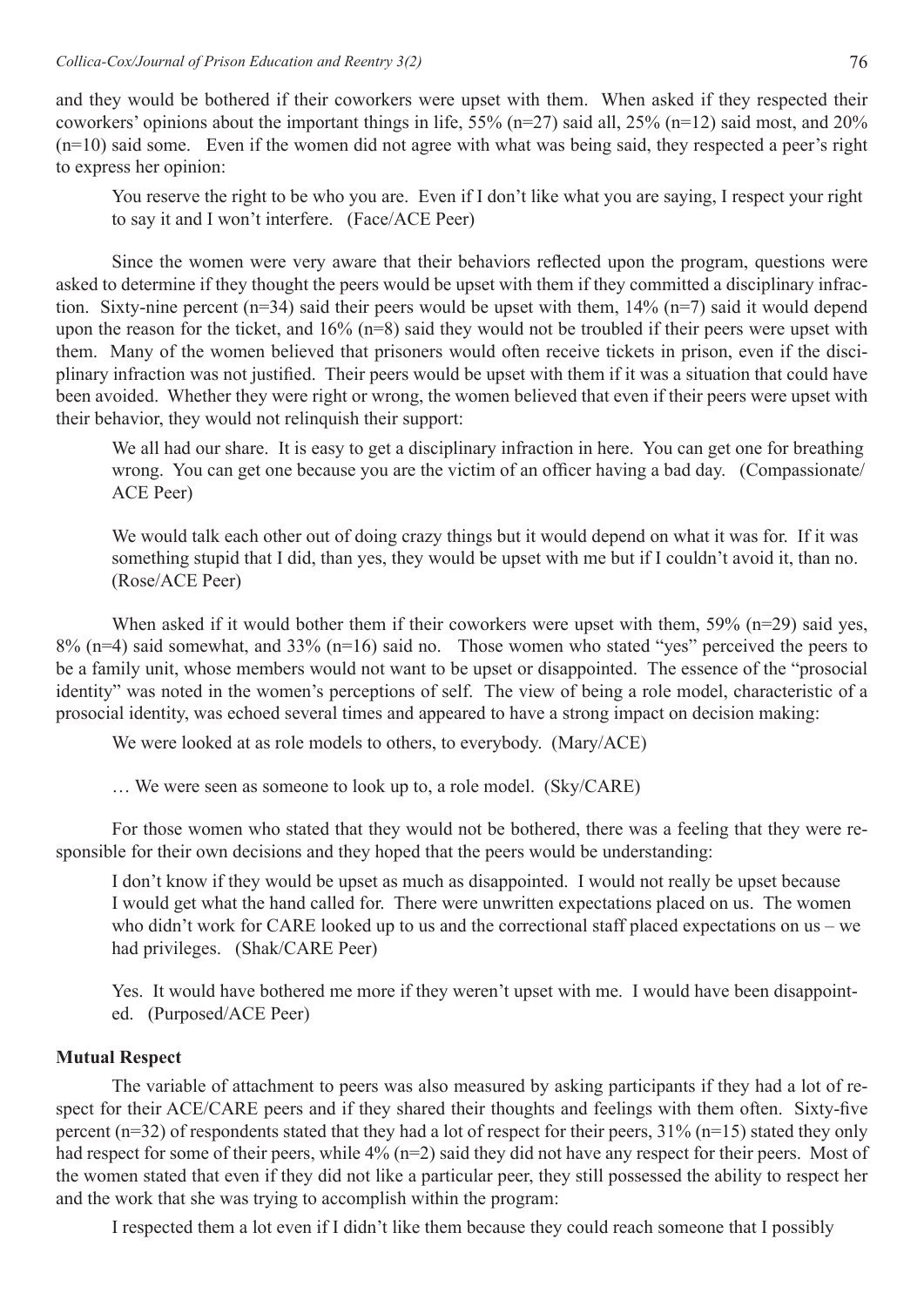couldn't. They were all assets to the program. (Scarlet/ACE)

I respected some of the women I worked with as people and for those that I didn't respect as people, I did respect the work that they did. (Face/ACE)

### **Coping With Stress through Peer-Relational Support Networks**

Incarceration was extremely stressful, particularly for female prisoners, many of whom suffered emotionally because of the separation from their family and children. If stress was left unmanaged, it could have resulted in maladaptive behavior (Celinska & Sung, 2014). In order to gain a greater understanding of the types of stresses these women experienced during their incarceration, they were asked to describe the most stressful part about being in prison. Fifty-three percent (n=26) of the sample stated that the separation from family was the most difficult, particularly being separated from their children and the constant worry about their children's well being. Many of these participants also had to deal with the loss of a family member while in prison. Other participants reported that they felt powerless or they hated being locked-in, having no freedom and little privacy. Others expressed concern over the inconsistencies in the rules, being dehumanized, having to take orders, and going in front of the parole board:

 The inconsistency within the prison. Five minutes ago you could do something and five minutes lat- er you can't. (Yasmeen, ACE Peer)

Losing my mother while I was in there. (Marie/ACE & CARE Peer)

Not being able to do what I want to do and need to do. You are stagnated in here. You have no life. You're just existing. (Free/CARE Peer)

Coping with this stress and being able to talk about it with others distinguished one's prison sentence from being hard time or harder time. Having the ability to speak freely with other women in the program provided an appropriate outlet for stress and allowed them to manage their stress more effectively. Sharing one's feelings was one way to alleviate some of the associated stress. In terms of sharing their thoughts and feelings with their coworkers,  $63\%$  (n=31) said they shared a lot,  $31\%$  (n=15) said they shared some of the time,  $4\%$  $(n=2)$  said that they shared very little, and  $2\%$   $(n=1)$  did not share anything at all. When asked how many of their coworkers were helpful during stressful times,  $30\%$  (n=15) said all of them were helpful,  $43\%$  (n=21) said most,  $25\%$  (n=12) said some, and only  $2\%$  (n=1) said none:

 They were my biggest support system when my daughter died. … The ACE women were really there for me because it was my most difficult time. (Volcano/ACE)

Many of the women had at least one peer in ACE/CARE who they considered to be a best friend. When asked if they considered their coworkers to be some of their best friends,  $8\%$  (n=4) said all,  $20\%$  (n=10) said most,  $57\%$  (n=28) said some, and  $14\%$  (n=7) said none:

We were close friends and we were always there for each other. We spent a lot of time outside of work together. If one of us was having a stressful day, we would meet in the yard to talk about it. If one of us lost a patient, we had a sit down to talk about it. (Hopeful/ACE & CARE)

When asked if they felt like working for ACE/CARE was like having an extended family, an overwhelming majority of women (94%) (n=46) answered affirmatively; this was not affected by time spent in either program. This feeling of family was very important and something that appeared to help them through difficult periods. When asked how many of their coworkers would have stuck by them if they had gotten into any type of trouble,  $35\%$  (n=17) said all of them,  $27\%$  (n=13) said most of them,  $29\%$  (n=14) said some of them,  $8\%$  (n=4) said none of them, and  $2\%$  (n=1) said they did not know. Having peer/staff support was something the women expected; however, this support was conditional. There was the feeling that if they engaged in behavior that would jeopardize the program, they would not be entitled to staff support:

 There was one crazy situation but they stuck by me. Only a few hesitated. People would stick by me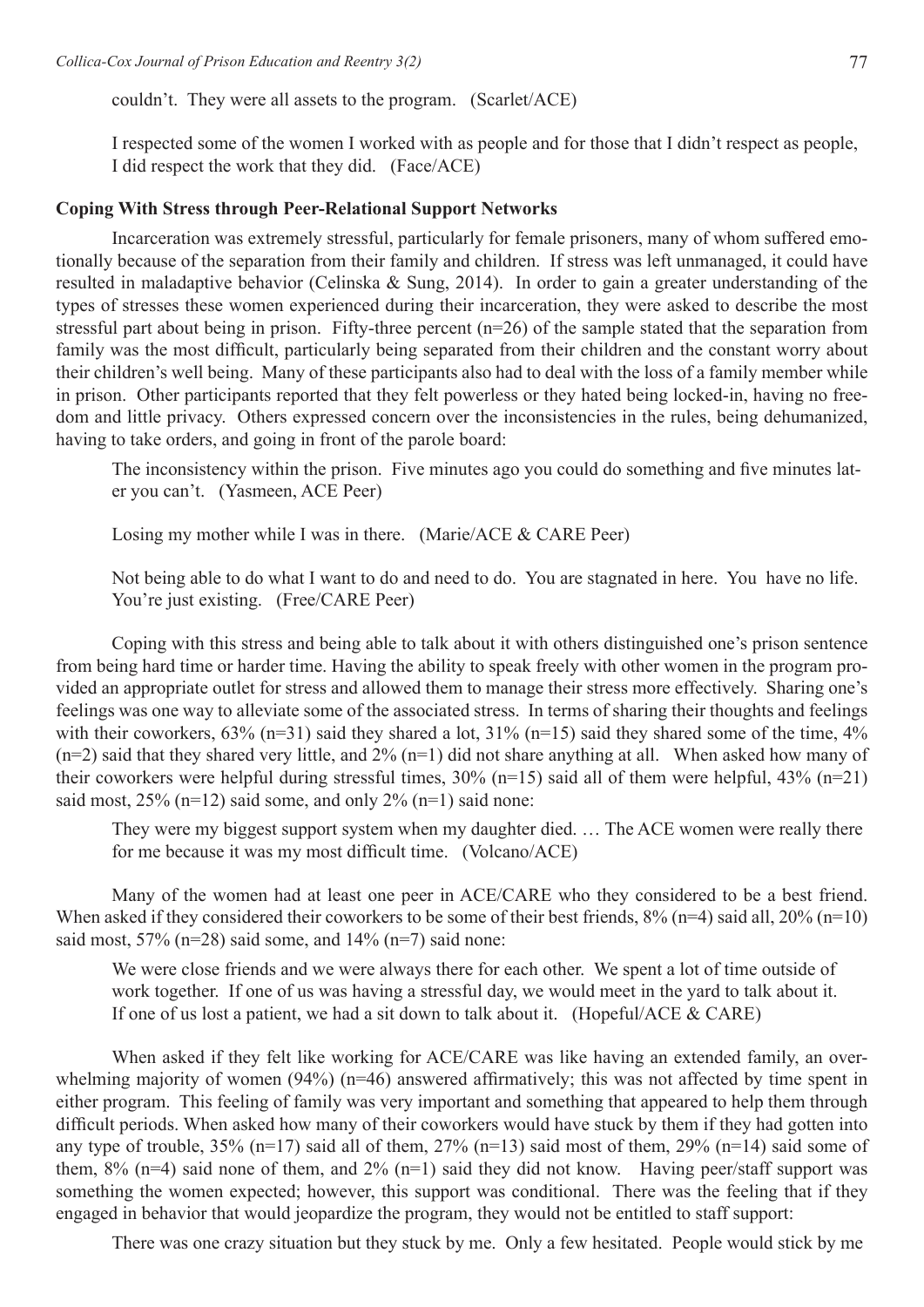in however capable they were able to do so. (Annie/ACE Peer)

 There was a very special bond between us. If anyone went to lock or was removed from the pro- gram, we gave them support. It was like a family. (W21/ACE Peer)

We would keep each other on the up and up. If someone was straying, we would say what's up, what's going on? If we had to, we would kick them out of the program. Everything about you re- flected upon the program. You could not just leave the room and said that you weren't in ACE so you could do whatever you wanted. ACE followed us everywhere at every time and we had to be mindful of our behavior. (Sarabanda/ACE Peer)

### **Desire to Maintain Peer Relationships Upon Release**

 Bonds of attachment were important for successful reintegration (Valera et al., 2015). If family bonds were weak or non-existent, relationships maintained with one another could help to mitigate feelings of isolation while encouraging support for new prosocial identities. Incarcerated respondents strongly desired maintaining contact with their ACE/CARE coworkers (84%) (n=41) upon being released. When asked if they planned to keep in contact with their ACE/CARE coworkers, 4% (n=2) said they would keep in contact with all of them,  $12\%$  (n=6) said most of them,  $68\%$  (n=33) said some of them,  $12\%$  (n=6) said none of them, and 4% (n=2) said they did not know if they would maintain contact. Two respondents expressed concern that although they would like to maintain contact with their coworkers after release, they did not want to violate one of the conditions of their parole by associating with "another known felon."

 Twenty-two out of 24 releasees (92%) kept in contact with their former ACE/CARE peer workers since their release. Only two peers did not maintain contact with any of their former coworkers; they said it was not intentional, and they just lost track of everyone. One of these women gave me her business card and asked me to distribute it to other former ACE members who I might be interviewing. She was anxious to reconnect with many of her peers. For the other 22 women, 18 stated they maintained contact with most of their peers and four women said they maintained contact with some of their peers. None of the women managed to stay in contact with all of their peers: 17% (n=8) maintained contact with one coworker, 29% (n=14) with two coworkers, 13% (n=6) with three coworkers, 13% (n=6) with four coworkers, 4% (n=2) with five coworkers, 4% (n=2) with six coworkers, and three women (13%) maintained contact with ten former coworkers. On average, the women spoke to their former coworkers approximately ten times per year, ranging from two women who spoke to their former coworkers weekly and five women who spoke to their coworkers only twice per year. Seventy-nine percent of releasees stated that their coworkers were still a continued source of support for them, which appeared to reinforce institutional/post release success and preservation of a prosocial lifestyle.

# **Overall Attachment Levels**

 In measuring levels of attachment quantitatively, the highest score a respondent could obtain was 14 points, while the lowest score was a zero. Overall, the score for attachment to coworkers for both groups (i.e., those who stayed with the program until their release verses those who left the program prior to their release and those who created the program verses those who did not create the program) was fairly high (mean=10.6; median=11; mode=11) (see Figure 1).<sup>5</sup> Those who stayed with the program until their release had slightly higher levels of attachment to their coworkers than those who did not stay with the program until their release (average scores of 11 verses 10 respectively) (see Figure 2). When comparing those who created the program to those who were not responsible for creating the program, levels of attachment were higher for the first group

<sup>&</sup>lt;sup>5</sup> These differences, when utilizing the Mann-Whitney test, a nonparametric test to compare the means of two independent samples, where the population is not assumed to be normally distributed, did not prove to be statistically significant (*Mann-Whitney U statistic=202; Wilcoxon W statistic=608*). The associated *p* value of .059 was not statistically significant at the <0.0005 level. This test requires 4 assumptions: the dependent variable must be ordinal (attachment score), the independent variable must have two categorical groups (creators v non-creators or stayed with the program v left the program), there must be an independence of observations (participants can only be in one group), and the two groups are not normally distributed.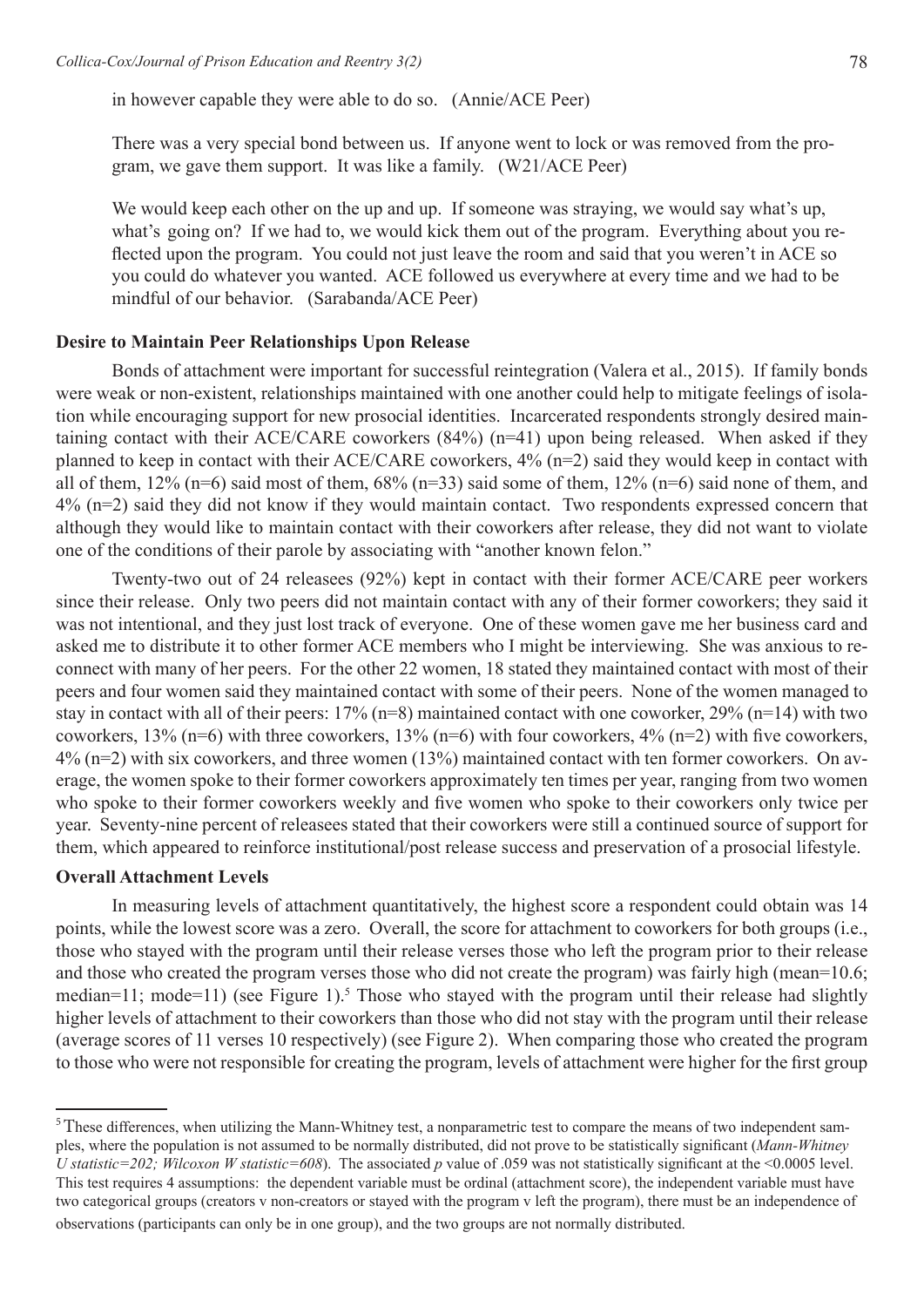of peers (average attachment score of 12 verses 10) when compared to the latter group (see Figure 3).<sup>6</sup> None of the differences between groups were statistically significant.



*Figure 1.*



*Figure 2.* Attachment--stayed until release vs. leaving prior to release.

### **Discipline & Institutional Conduct, & Recidivism**

 Levels of attachment could directly affect institutional and postrelease conduct. To determine if working in ACE/CARE had an effect on the rate of tickets incurred, respondents were asked to report on the total number of tickets they received prior to and during the time they were employed with ACE/CARE. The author was unable to obtain permission to view the participants' official institutional disciplinary record and thus relied solely upon self-report data. In looking at the effect that ACE/CARE had on rates of disciplinary infractions among participants, more than one-half of participants (51%; n=25) had a decrease in the number of tickets they received after joining ACE/CARE. On average, the women had received 5.17 tickets prior to

<sup>6</sup>These differences, when utilizing the Mann-Whitney Test, did not prove to be statistically significant (Mann-Whitney U statistic=182.5; Wilcoxon W statistic=777.5). The associated p value of .110 was not statistically significant at the <0.0005 level.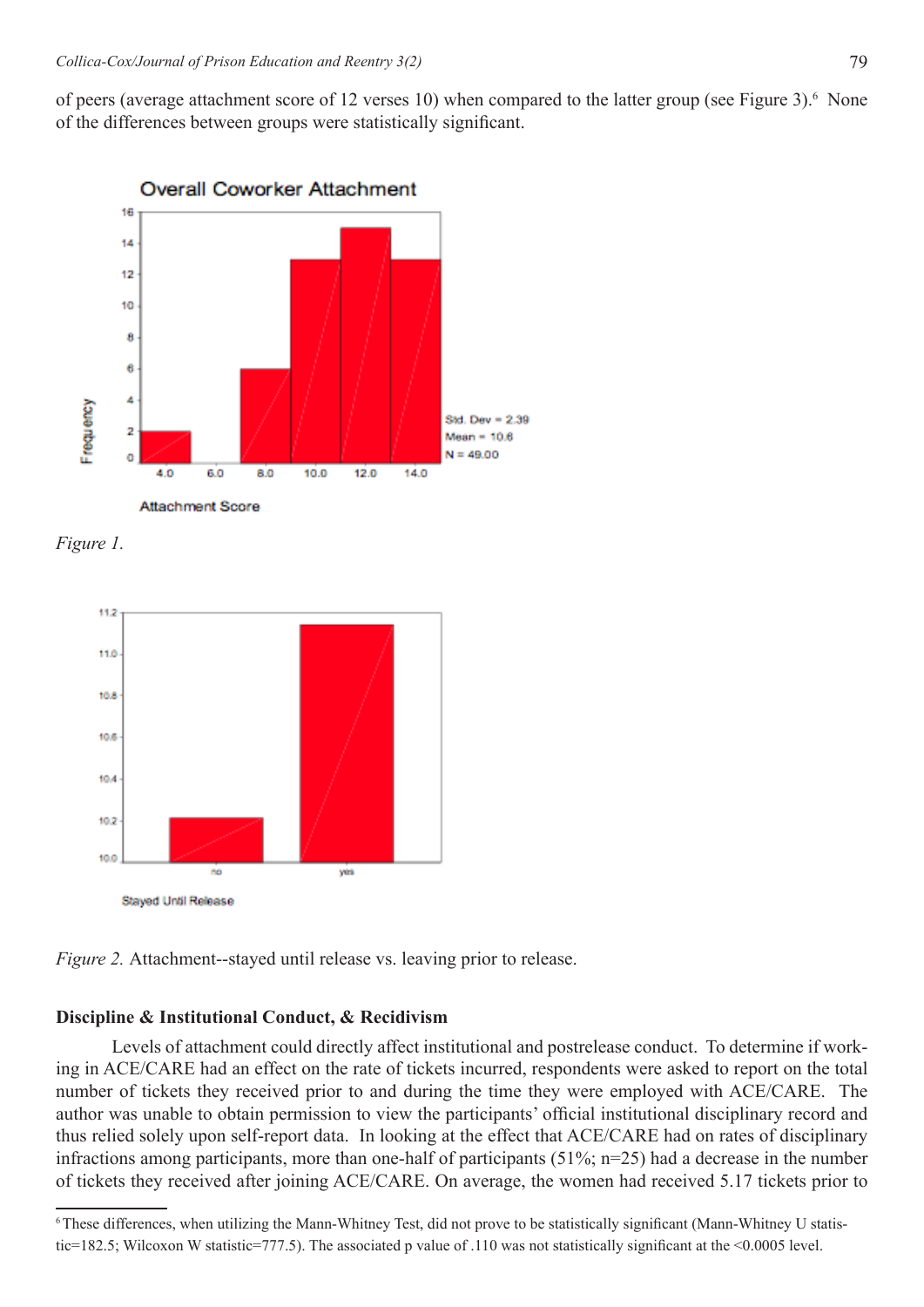11.6 11.4 11.2 11.0 10.8 10.6 10.4 10.2 10.0 yes Created ACE/CARE

working for ACE/CARE (.59 tier ones, 4.10 tier twos, .52 tier three) (tier ones are the least serious and tier

*Figure 3.* Attachment--program creators vs. non-creators.

threes are the most serious), and they only received, on average, 1 ticket (.95) during the time they worked for ACE/CARE (.19 tier ones, .70 tier twos, .10 tier threes). <sup>7</sup>

In examining the rate of postrelease success, most releasees were employed at the time of the interview (21 out of 25 women). On average, releasees were living in the community for five years (median=4 years; mode=10 years) since their release from prison, ranging from the shortest time out of prison at one year and the longest time out of prison at 15 years. Seventy-two percent (n=18) of the women worked for community-based organizations providing social services such as HIV-related services, mental health services, or substance abuse services. Studies showed that after five years of release, the possibility of recidivating was extremely improbable (Human Rights Watch, 2004). Only one of the releasees was arrested since leaving prison. Nonetheless, her transgression was quite minor and she was not violated.

#### **The Importance of Prisoner Bonds**

Interview data indicated that some women had bonds prior to prison but were able to develop another set of supportive bonds through ACE/CARE, while others had very little in terms of relationships prior to prison and relied primarily upon the bonds cultivated from ACE/CARE. In either case, ACE/CARE impacted women who had many bonds, few bonds or no bonds prior to working for ACE/CARE; all prisoners benefited from their work in these two programs. For HIV peers, work within ACE/CARE was one factor that led or could lead to their success, but confounding factors and additional support systems, even within the prison, were also important in some cases:

My support system [ACE, friends and family] and having the fundamentals I learned from ACE and the family violence program [were contributing factors to my success]. I learned coping skills. I learned that you don't start making plans about your future when you come out; it starts the first day you step inside. That's what ACE gave me. It helped me to start the transition before I even left (Sarabanda/ACE).



<sup>7</sup> In conducting a pair samples T test, the associated p value of .537 (comparing tickets incurred before and during work with ACE/ CARE) and the associated p value of .839 (comparing tickets incurred during and after work with ACE/CARE) were not statistically significant at the <0.0005 level.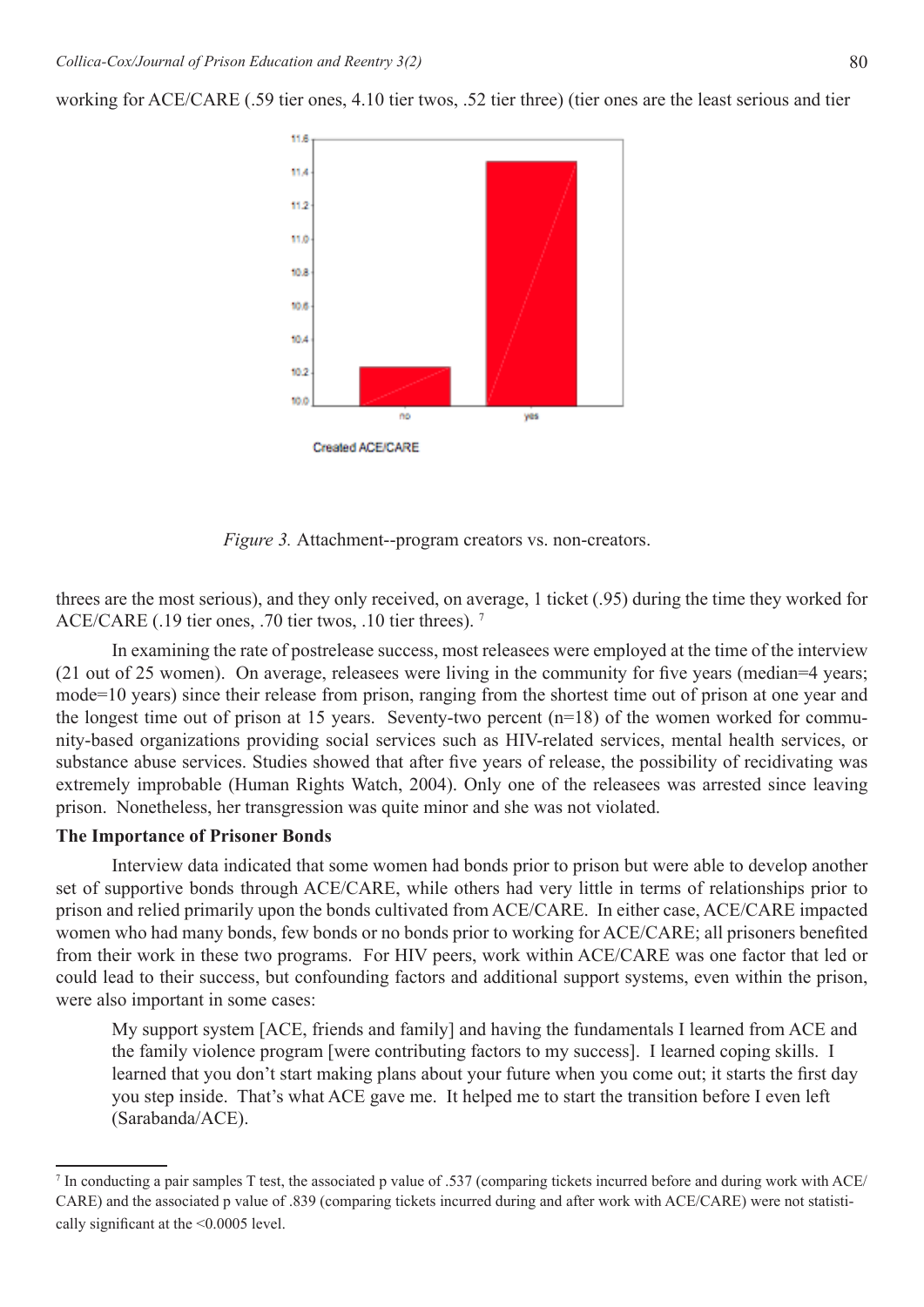Most women reported that they had family (n=41; 84%) and friends (n=41; 84%) who acted as a source of support for them prior to their arrest. This was not the first arrest for over half of this sample (n=28; 57%), and the majority (n=35; 71%) were using or misusing drugs and/or alcohol prior to their arrest. Approximately half (n=26; 53%) had the equivalent of a high school diploma prior to admission, and although more than half were employed (n=28; 57%), 43% (n=21) were unemployed and had no income at all. Out of those employed, the majority was employed in low level positions with 30% (n=15) making \$20,000 or less before their incarceration. If you included those with no legal income, 73% (n=36) made between \$0 and \$20,000 the year prior to their arrest.

Not all respondents lacked prosocial bonds prior to prison, but their work in ACE/CARE appeared to facilitate additional bonds for all respondents. Peer bonds worked in two distinct ways. First, for all respondents, a commitment to achieving a prosocial identity began before their employment with ACE/CARE. As discussed earlier, prisoners with poor disciplinary records and prisoners with less than a high school education were encouraged to remediate these issues and reapply. This served as a motivator for those who were interested in making a change, but that interest did not yet equate to a concrete change in their behavior. For these women, ACE/CARE created new opportunities to strengthen their desire to have a prosocial identity. During the interviews, several women (Blondie, Ten, No Excuses, Waiting, Ace and Rafeequa) specifically stated that without the opportunity to work for ACE/CARE, their disciplinary issues would have continued or worsened. Released women spoke about the impact working for ACE/CARE had on their postrelease success and its ability to facilitate the opportunity for successful reentry, while incarcerated women spoke about the impact working for ACE/CARE would have on their postrelease success and its ability to facilitate the opportunity for successful reentry. Ninety percent of the sample stated that working in ACE/CARE helped them or would help them successfully transition from prison to the community. Twenty three incarcerated women (n=88%) felt that ACE/CARE would prove to facilitate a successful transition:

 It taught me how to be a counselor. Most likely when I get home, this will be the first job I get. (Ten/ACE)

 I want to continue my work with patient care. The ACE program gave me wisdom and increased knowledge that I will use on the outside (Compassionate/ACE).

 Twenty-two released women (96%) attributed their post-release success to ACE/CARE. It was a common theme throughout almost all of their narratives and showed that these prosocial identities remained with them after release:

 All the people I was around assisted me in the transition from prison to the community. There was a support system in place for me (Smarty/ACE).

 I am now employed in the HIV field. My whole resume says HIV. I am now a facilitator working on being a case manager (Blondie/CARE).

It helped me to put job skills on my resume. I am grateful for the skills I developed which is what helped me to get a good job. It is always interesting to say that you were part of this program (Pow er/ACE & CARE).

It gave me the outside support I needed and I was able to access resources that I otherwise wouldn't have had. I also had experience and that experience made me marketable (Nicolette/ACE & CARE)

Second, for released women who did not have disciplinary problems prior to being with the program or who may have been working in other prison programs prior to ACE/CARE, ACE/CARE allowed them to continue to build additional prosocial bonds in a way they felt was meaningful. Regardless of other influences, they believed that ACE/CARE was an important factor in their success:

 I was originally in GBS (General Business School) but I wanted to help people and didn't know how. I was able to do that through ACE. It gave me the skills I needed to use when I got home (Big Sis –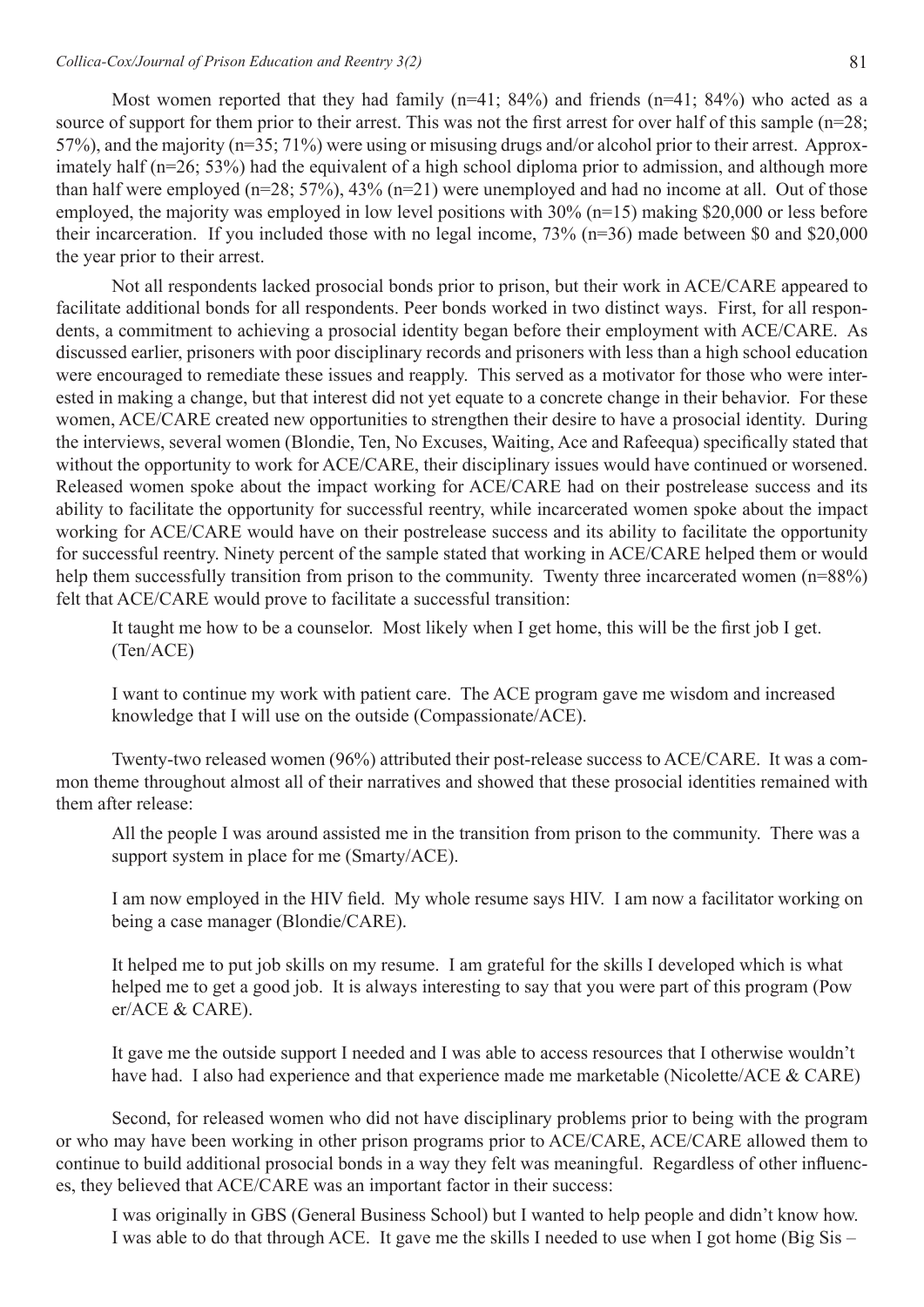#### ACE/CARE)

If it were not for ACE and family violence, I would not be where I am at today. I would not be as successful as I am. I was involved with the family violence program, I had 1:1 with counselors, I was involved in support groups and I shared in ACE. I had a family in ACE and even today I miss those family dynamics. It's different in prison because you choose the people in your family. People think you don't have a choice but you do and you choose to be around them because you really care about the family you created. On the outside, you don't have a choice about who is in your family. In prison it was a choice and ACE was my family (Sarabanda/ACE)

#### **Discussion**

ACE/CARE members had very high levels of attachment to their ACE/CARE coworkers. By cultivating opportunities to create a network of supportive bonds, working in an HIV prison-based peer program may be the first stop of many on the "desistance line," eventually leading to the final destination of adopting a *newfound prosocial identity*. These peers (94%; n=46) maintained that being in ACE/CARE was like being part of a family. Older members acted as mentors for younger members and the majority of the women found peer staff to be a strong source of support for them. While incarcerated, the peers expressed that separation from family was the most stressful aspect of incarceration and being a part of ACE/CARE assisted in ameliorating these stress inducing factors. The women were able to speak openly in ACE/CARE, with 94% (n=46) of peers who reported sharing their thoughts and feelings with their coworkers. The peers had great respect for one another and they encouraged the adoption of new prosocial roles. The notion of being a role model, characteristic of a prosocial identity, was echoed several times and appeared to have a strong impact on decision making.

Peers expressed concern about each other's success inside of the institution, in addition to expressing concern about each other's success after release from prison. They strongly cared about one another's opinions regarding their actions and behavior. Even after release, these women still desired to maintain a connection with their ACE/CARE peers and in essence, they wanted their peers to be proud of them. Peers had low rates of disciplinary infractions and releasees had extremely low recidivism, demonstrating reintegrative success. Overall, respondents had very high levels of attachment to coworkers (average score of 10.6 out of 14 points). Upon conducting between group comparisons, small differences were found between the groups, but none of the differences proved to be statistically significant. Even after release, these women still desired to maintain a connection with their ACE/CARE peers and relied upon their peers for support during this difficult transition. All prisoners benefited from their work in these two programs: some women had bonds prior to prison but were able to develop another set of supportive bonds through ACE/CARE, while others had very little in terms of relationships prior to prison and relied primarily upon the bonds created with their coworkers in ACE/CARE.

 This program allowed female prisoners to obtain marketable job skills, enabling them to transcend traditional prison-based programs which often prepared women to work in "pink collar," underpaid employment. The subservient role of women in society was reflected within the prison environment, as prison is often a larger reflection of societal problems like racism, classism, and sexism. Since women were not afforded as many vocational and educational opportunities as men while in prison, these acquiescent roles were perpetuated by the correctional system in its failure to provide skills-equality (Moyer, 1984; Smart, 1976). Due to their smaller numbers, correctional officials were often able to rationalize circumventing the programmatic needs of female prisoners (Bonta, Pang, & Wallace-Capretta, 1995). Even today, most of the jobs that women were assigned to in the prison system focused on domestic work and did not teach the women relevant job skills, but only helped in the daily maintenance of the institution (Dobash, Dobash & Gutteridge, 1986; Pollack-Byrne, 1990). This provided no opportunity for rehabilitation or for the attainment of valuable job skills, which would have afforded them the opportunity to be able to support themselves and their family upon release (Pollack-Byrne, 1990). Seventy-two percent of releasees in this study were working in public health related fields. ACE/CARE gave women the skills to work in entry-level positions in the field of public health, where the stigma of incarceration was an asset rather than a liability. These women were experts at working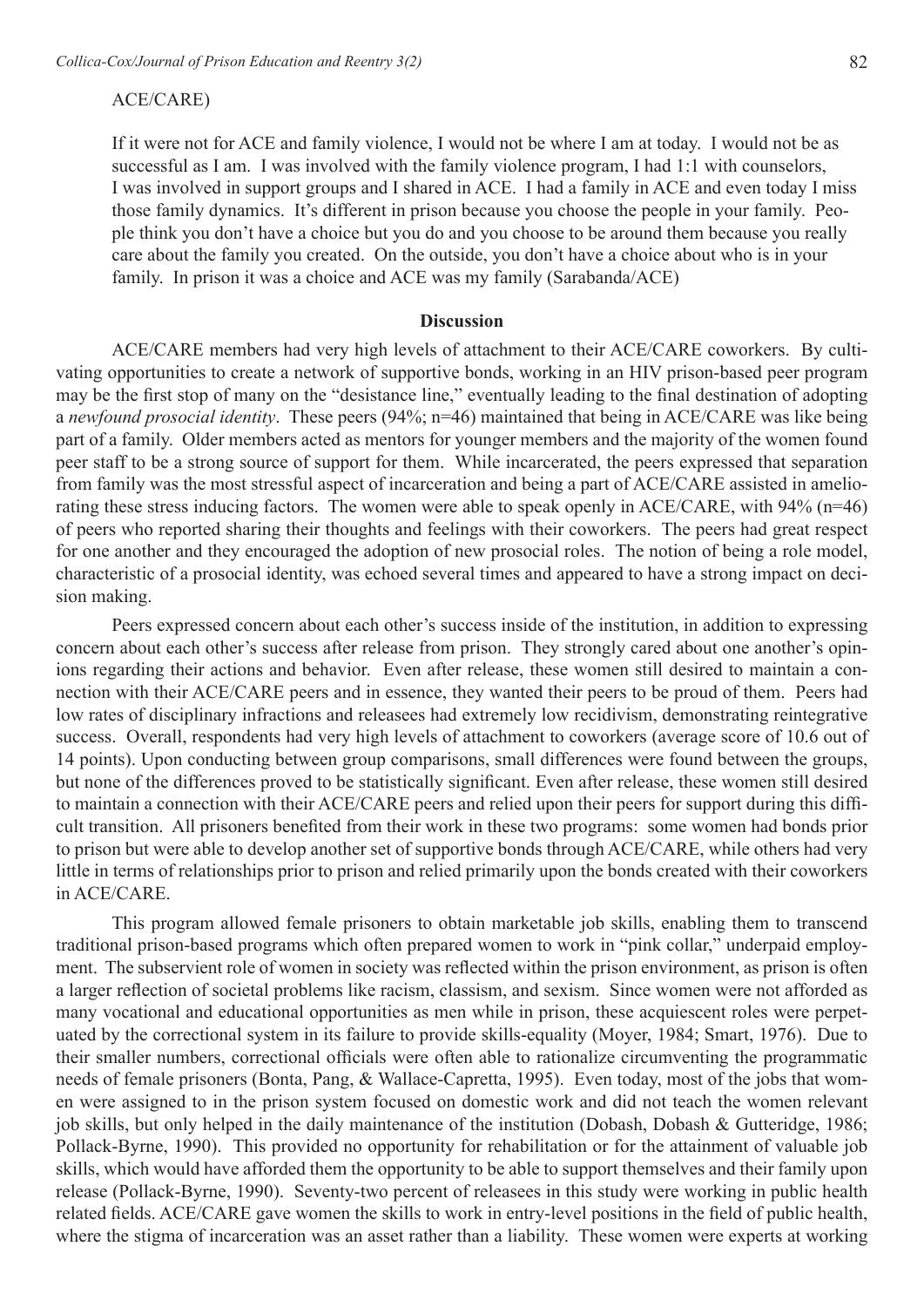with at-risk populations. The appropriate job skills, coupled with support, provided an incentive to maintain law-abiding behavior.

## **Limitations**

 There were several limitations to the current study. First, the sample was not random since it was an already established program within the prison. Second, there was an issue of selection-bias, particularly when using snowball sampling. Nonetheless, 75% of all women who worked for both programs participated in this study. Snowball sampling, though not ideal, was the only way to locate participants. Third, there was no control group in this study. The facility was not able to provide the author with record data to serve as another method of comparison. It was also not feasible (or allowable) to have another group of inmates taken from their regularly scheduled programs to participate in a comparison group, as this would have disrupted the daily schedule of the prison facility. Rather, comparisons were made between groups. Between-group comparisons (those responsible for creating the program v those responsible for not creating program and those who stayed in the program for one year v those who did not stay for one year) did not produce statistically significant differences. In fact, no notable differences were observed, demonstrating that regardless of time spent within the program, and irrespective of one being involved in the development of the program, these programs served a beneficial purpose for female prisoners.

#### **Implications & Future Research**

 The effects of non-traditional prison-based programming on prisoner attachments are encouraging. Programs like ACE/CARE benefit facilities by providing comprehensive education/counseling services free to the inmate population and by increasing overall knowledge about HIV and risky behaviors (Collica, 2002; Hammett, Harmon, & Maruschak, 1999; Keeton & Swanson, 1988). They assist in increasing self-esteem (Collica-Cox, 2015; Hammet, et al., 1999), they build supportive communities and networks (Collica, 2010; Eaton, 1993), they reduce disciplinary infractions (Collica-Cox, 2014) and they reduce recidivism by promoting viable employment opportunities for females offenders (Collica, 2013; Hammet et al., 1999). Unemployment prior to arrest, coupled with a conviction record, can seriously hinder job prospects for newly released prisoners (Richie, 2001; Uggen, 2000). By providing prisoners with strong bonds (Benda, 2005; Li & Mackenzie, 2003), employment can decrease crime at a higher rate, particularly among older prisoners (Uggen, 2000) and prolong the time between release and reoffending (Tripodi, 2010), reducing the overall chances for recidivism. Affording prisoners with the skills to obtain a career can provide the motivation necessary to maintain the desistance process (Maruna, 2001). Prosocial peers are correlated with decreased criminal activity and can serve as a mechanism to replace earlier deviant associations (Wright & Cullen, 2004). The less one associates with deviant peers, and the more one is supported by prosocial peers, the more likely one will have the support to sustain law abiding behavior.

 Unfortunately, many prisons underutilize these programs (Collica, 2007; Hammet, et al., 1999). An unintended additional benefit of such programs is their ability to cultivate strong prosocial attachments with their incarcerated coworkers. These peer workers serve as a source of support for newfound prosocial identities, a vital component to rehabilitative and reintegrative success. Incarceration can increase stigma, which reduces the strength of social bonds, yet, supportive prosocial attachments can protect prisoners' feelings from the negative effects of labeling (Berger, Estwing Ferrons, & Lashley, 2001; LeBel, 2012).

 Female facilities suffer from a paucity of prison programming (Belknap, 2015), and since their needs tend to be more diverse and more substantial than the needs of their male counterparts, increasing and expanding such programming is essential. If female prisoners continue to be trained in "pink collar" employment (i.e., food service, secretarial, etc), they will be unable to support themselves or their children upon release. Skills learned in traditional women's prison-based vocational programs are not marketable (Belknap, 2015). Women face many difficulties when returning home (i.e., recovery, mental health issues, medical problems, child care, post-traumatic stress disorder from abusive and violent relationships, difficulty in securing affordable housing, inadequate education, lack of employment skills or history, etc.) (Richie, 2001), but female prisoners trained in HIV peer education can and will be able to obtain substantial employment opportunities in major metropolitan cities upon release. These programs empower women to be financially independent and can serve as a stepping stone to lifetime careers in the field of public health. Women involved in these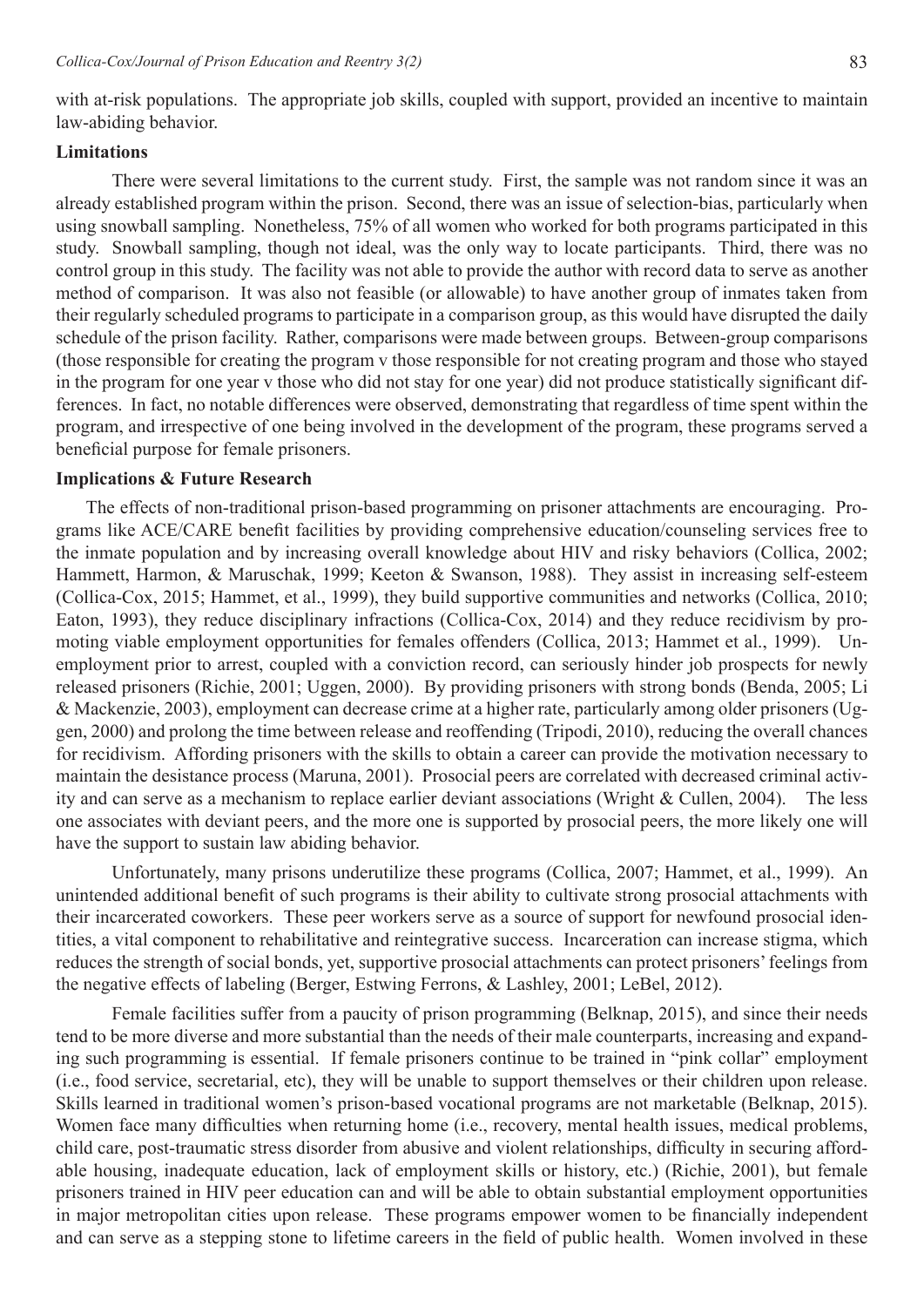More research should be conducted on the effects of non-traditional programming on female prisoners, particularly focusing on the ability of attachments to predict or explain female patterns of criminality. Peer programming does not have to be HIV focused; in fact, any program, when managed well, may have the ability to produce similar effects. Further study on non-traditional programs can shed light on the fact that often the program itself is not as important as the way in which the program is managed. Program management impacts a program's success and its ability to promote prosocial behavior, enhancing one's investment in social capital.

**Acknowledgements:** A special thank you and appreciation to all of the ACE & CARE women; your work is important and noticed. Thanks to the New York State Department of Correctional Services and Community Supervision for allowing this project.

#### **References**

- ACE (AIDS Counseling and Education Program). (1998). *Breaking the walls of silence: AIDS and women in a New York State maximum-security prison*. Woodstock and New York: Overlook Press. doi: [http://dx.doi.org/10.1016/S1055-3290\(06\)60324-5](http://dx.doi.org/10.1016/S1055-3290(06)60324-5)
- Amnesty International. (2016). Mass incarceration in the USA. Retrieved from:  [http://www.amnestyusa.org/our-work/issues/military-police-and-arms/police-and-human](file:///Users/gingermariewalker/Desktop/        http://www.amnestyusa.org/our-work/issues/military-police-and-arms/police-and-human-        rights/mass-incarceration-in-the-usa)   [rights/mass-incarceration-in-the-usa](file:///Users/gingermariewalker/Desktop/        http://www.amnestyusa.org/our-work/issues/military-police-and-arms/police-and-human-        rights/mass-incarceration-in-the-usa)
- Alarid, L. F., Burton, V. S., & Cullen, F. T. (2000). Gender and Crime Among Felony Offenders: Assessing the Generality of Social Control and Differential Association Theories. *Journal of Research in Crime and Delinquency 37 (*2), 171–199. doi: 10.1177/0022427800037002002
- Andrews, D. & Dowden, C. (2007). The Risk–Need–Responsivity Model of Assessment and Human Service in Prevention and Corrections: Crime-Prevention Jurisprudence. *Canadian Journal of Criminology and Criminal Justice*, 49 (4), 439-464. doi: <http://dx.doi.org/10.3138/cjccj.49.4.439>
- Bahr, S. J., Armstrong, A. H., Gibbs, B. G., Harris, P. E., & Fisher, J. K. (2005). The reentry process: How paroles adjust to release from prison. *Fathering: A Journal of Theory, Research, and Practice About Men as Fathers, 3* (3), 243-265.
- Bales, W. D., & Mears, D. P. (2008). Inmate social ties and the transition to society: Does visitation reduce recidivism? *Journal of Research in Crime and Delinquency, 45*, 287–321. doi: 10.1177/0022427808317574
- Belknap, J. (2015). *The invisible woman.* CT: Cengage.
- Belknap, J. (1996). Access to programs and health care for incarcerated women. Federal Probation. *Corrections Today, 60* (4), 106-111.
- Benda, B. (2005). Gender differences in life-course theory of recidivism: A survival analysis. *International Journal of Offender Therapy and Comparative Criminology, 49,* 325-342. doi: 10.1177/0306624X04271194

Berger, B. E., Estwing Ferrons, C., & Lashley, F. R. (2001). Measuring stigma in people with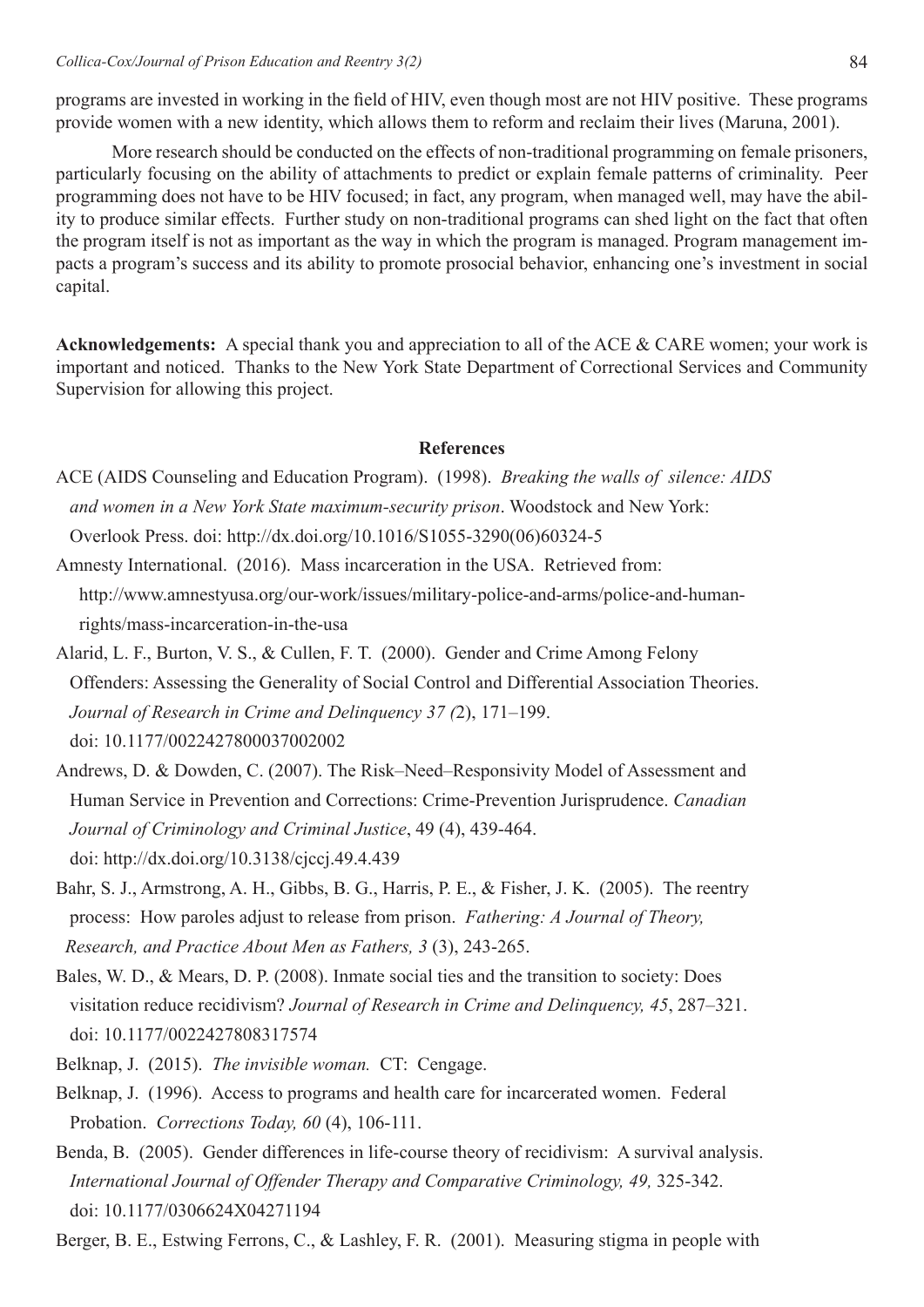HIV: Psychometric assessment of the HIV stigma scale. *Research in Nursing and Health, 24*, 518-529. doi**:** 10.1002/nur.10011

- Bersani, B., Laub, J., & Nieuwbeerta, P. (2009). Marriage and desistance from crime in the Netherlands: Do gender and socio-historical context matter? *Journal of Quantitative Criminology, 25,* 3-24. doi: 10.1007/s10940-008-9056-4
- Bloom, B., & Covington, S. (2000, November). Gendered justice: Programming for women in correctional settings. Paper presented to the American Society of Criminology, San Francisco, CA. Retrieved from: <http://www.centerforgenderandjustice.org/assets/files/11.pdf>
- Bloom, B., Own, B., & Covington, S. (2004). Women offenders and the gendered effects of public policy. *Review of Policy Research, 21* (1), 31-48. doi: 10.1111/j.1541- 1338.2004.00056.x
- Bonta, J., & Andrews, D. A. (2007). *Risk-Need-Responsivity Model for Offender Assessment and Rehabilitation*. Public Safety Canada. Retrieved from: [https://cpoc.memberclicks.net/assets/Realignment/risk\\_need\\_2007-06\\_e.pdf](https://cpoc.memberclicks.net/assets/Realignment/risk_need_2007-06_e.pdf)
- Bonta, J., Pang, B., & Wallace-Capretta, S. (1995). Predicators of recidivism among incarcerated female offenders. *The Prison Journal, 75* (3), 277-294. doi: 10.1177/0032855595075003002
- Booth, J. A., Farrell, A., & Varano, S . P. (2008). Social control. Serious delinquency, & risky behavior. A gendered analysis. *Crime & Delinquency, 54* (3), 423-456. doi:10.1177/0011128707306121
- Boudin, K. (1993). Participatory Literacy Education behind Bars: AIDS Opens the Door. Harvard Education Review, 63 (2), 207-232. doi: <http://dx.doi.org/10.17763/haer.63.2.t875w42q30w8qk04>
- Brown, J. D. (1991). The professional ex-: An alternative for exiting the deviant career," *The Sociological Quarterly 32,* (2), 219-230. doi: 10.1111/j.1533-8525.1991.tb00354.x
- Burton, V. (1991). *Explaining adult criminality: Testing Strain, differential association, and control theories.* Unpublished dissertation: University of Cincinnati.
- CDC. (2016). HIV infection among incarcerated populations. Retrieved from: <http://www.cdc.gov/hiv/group/correctional.html>
- Celinska, K., & Sung, H. (2014). Gender differences in the determinants of prison rule violations. *The Prison Journal, 94* (2), 220-241. doi:10.1177/0032885514524882
- Chapple, C. L., Hope, T. L., & Whiteford, S. W. (2005). The direct and indirect effects of parental bonds, parental drug use, & self control on adolescent substance use. *Journal of child and adolescence Substance Abuse, 14* (3), 17-38. [http://dx.doi.org/10.1300/J029v14n03\\_02](http://dx.doi.org/10.1300/J029v14n03_02)
- Chriss, J. J. (2007). The functions of the social bond. *Sociological Quarterly, 48* (4), 689-712. doi: 10.1111/j.1533-8525.2007.00097.x
- Clemmer, D. (1940). *The prison community*. New York: Holt, Rinehart & Winston.
- Cloyes, K. G., Rosenkranz, S. J., Berry, P. H, Supiano, K. P., Routt, M. ,Shannon-Dorcy, K. , & Llanque, S. M. (2016). Essential elements of an effective prison hospice program. *American Journal of Hospice & Palliative Medicine, 33* (4), 390-402. doi:10.1177/1049909115574491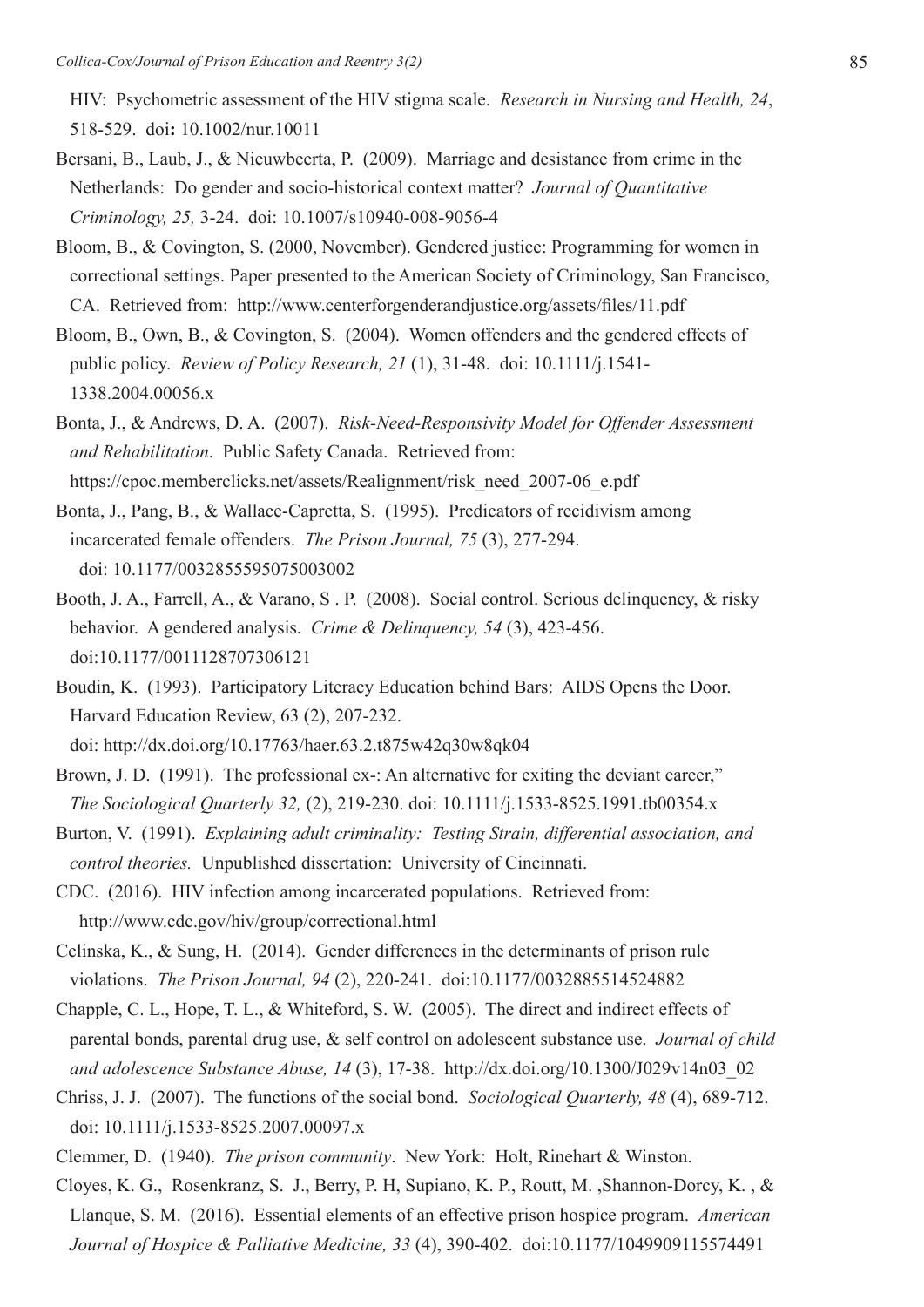- Cloyes, K. G., Rosenkranz, S. J., Wold, D., Berry, P. H., & Supiano, K. P. (2014). To be truly alive: Motivation among prison inmate hospice volunteers and the transformative process of end-of-life peer care service. A*merican Journal of Hospice & Palliative Medicine, 31* (7), 735-748. doi: [10.1177/1049909113506035](http://dx.doi.org/10.1177/1049909113506035)
- Cobbina, J. E., Huebner, B. M. & Berg, M. T. (2012). Men, women, and postrelease offending: An examination of the nature of the link between relational ties and recidivism.  *Crime & Delinquency 58* (3), 331–361.doi:10.1177/0011128710382348
- Collica-Cox, K. (2015).Feeling Positive about HIV: Prison-Based Peer Educators and Self- Esteem. *Journal of Correctional Education, 66* (1), 21-44.
- Collica-Cox, K. (2014). Counting Down: HIV Prison-Based Peer Education Programs and Their Connection to Reduced Disciplinary Infractions. *International Journal of Offender Therapy and Comparative Criminology, 58 (8), 931-952. doi: 10.1177/0306624X13490660.*
- Collica, K. (2013). Female Prisoners, AIDS, and Peer Programs: How Female Offenders Transform Their Lives. New York & London: Springer Publishing. doi: 10.1007/978-1- 4614-5110-5
- Collica, K.(2010). Surviving Incarceration: HIV Prison-Based Peer Programs Build Communities of Support for Female Offenders. *Deviant Behavior, 31* (4), 303-313. <http://dx.doi.org/10.1080/01639620903004812>
- Collica, K. (2007). The Prevalence of HIV Peer Programming in American Prisons: An opportunity wasted. *Journal of Correctional Healthcare, 13* (4), 278-288. doi: 10.1177/1078345807306865
- Collica, K. (2002). Levels of Knowledge and Risk Perceptions about HIV/AIDS Among Female Inmates in New York State: Can Prison-Based HIV Programs Set The Stage for Behavior Change? *The Prison Journal, 82* (1), 101-123. doi: 10.1177/003288550208200107
- Colvin, M., Cullen, F. T., & Vander Ven, T. (2002). Coercion, social support, and crime: An emerging theoretical consensus. *Criminology, 40*, 19-42. doi: 10.1111/j.1745- 9125.2002.tb00948.x
- Cretacco, M. A., Fei Ding, M. L., & Rivera, C. J. (2010). Traditional and bond measures of self-control and their impact on deviance among Chinese university students. *International Journal of Criminal Justice Sciences, 5* (1), 220-238. Retrieved from: <http://www.sascv.org/ijcjs/pdfs/michaeletaljcjs2010vol5iss1.pdf>
- Cullen, F. T. (1994). Social support as an organizing concept for criminology: Presidential address to the Academy of Criminal Justice Sciences. *Justice Quarterly 11,* 527-560. <http://dx.doi.org/10.1080/07418829400092421>
- DeBell, J. (2001). The Female Offender. *Corrections Today, 63*, (1), 56-62.
- Deschenes, E. P., Owen, B., & Crow, J. (2006). *Recidivism among female prisoners: Secondary analysis of the 1994 BJS recidivism data set*. Department of Justice. Retrieved from: <https://www.ncjrs.gov/pdffiles1/nij/grants/216950.pdf>
- Dobash, R., Dobash, R. E., & Gutteridge, S. (1986). *The imprisonment of women.* Basil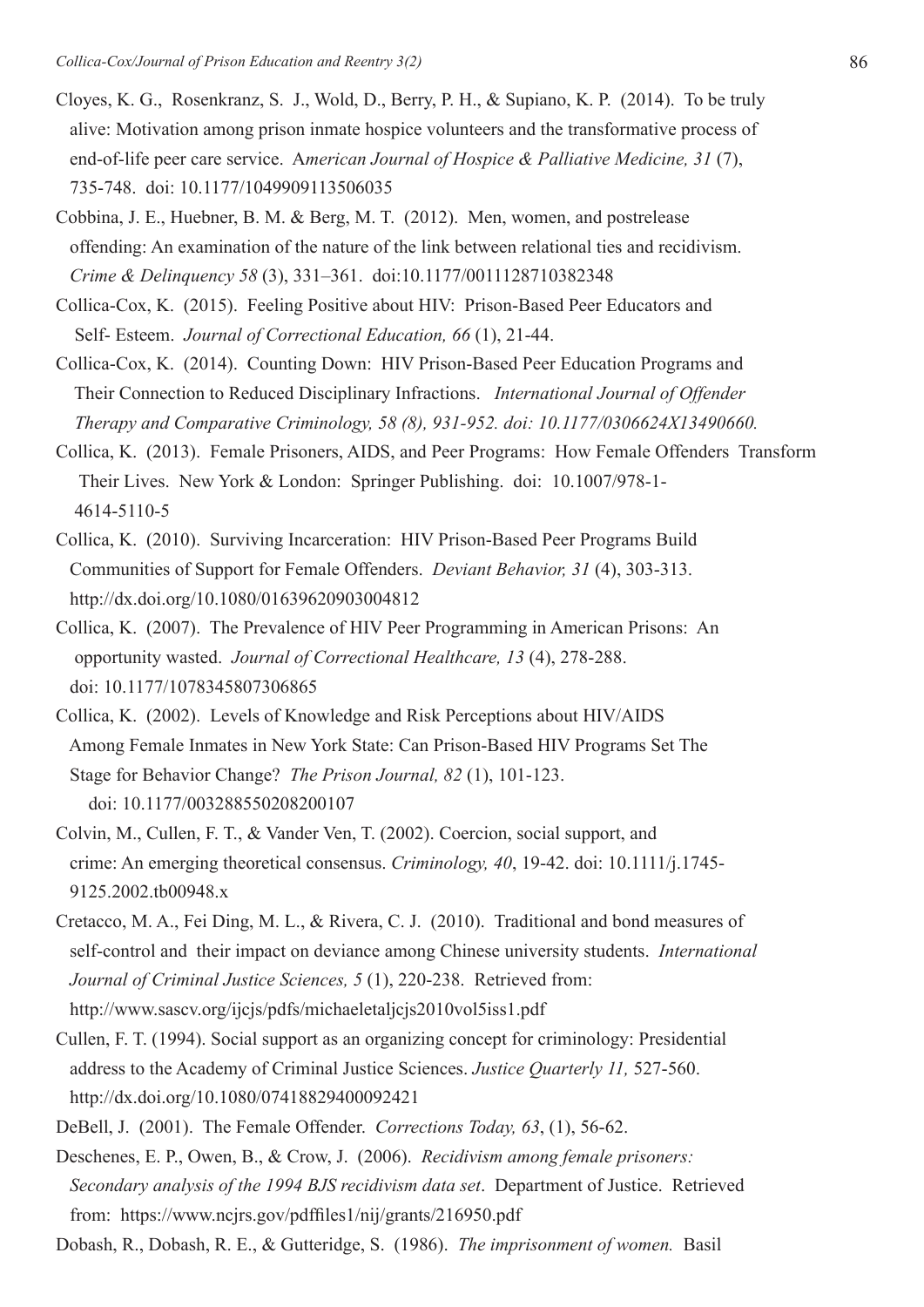Blackwell: New York.

- Dodge, M., & Pogrebin, M. P. (2014). Collateral costs of imprisonment for women: Complications of reintegration. *The Prison Journal, 81* (1), 42-54. doi: 10.1177/0032885501081001004
- Dow, H. D. (2001). Attachment issues, trauma & psychopathology among incarcerated women. *American Jails, 25* (4), 27-36.
- Durose, M. R., Cooper, A. D., & Sydner, H. N. (2014). Recidivism of prisoners released in 30 states in 2005: Patterns from 2005 to 2010. Washington DC: US Department of Justice. Retrieved from: <http://www.bjs.gov/content/pub/pdf/rprts05p0510.pdf>
- Eaton, M. (1993). *Women after Prison.* Pennsylvania: Open University Press.
- Fox, J. (1984). Women's prison policy, prisoner activism, and the impact of the Contemporary feminist movement: A case study. *The Prison Journal, 64* (2), 15-36. doi: 10.1177/003288558406400103
- Friedman, J., & Rosenbaum, D. (1988). Social control theory: The salience of components by age, gender, and type of crime. *Journal of Quantitative Criminology, 4* (4), 363-381. doi:10.1007/BF01065345
- Gaes, G., Flanagan, T., Motiuk, L. & Stewart, L. (1999). Adult correction treatment. *Prisons* (ed by Tonry, M. & Petersilis, J). Chicago: University of Chicago Press.
- Gerber, J. & Fritsch, E. (1995). Adult academic and vocational correctional education Programs: A review of recent research*. Journal of Offender Rehabilitation, 22* (1/2), 119-142. [http://dx.doi.org/10.1300/J076v22n01\\_08](http://dx.doi.org/10.1300/J076v22n01_08)
- Giallombardo, R. (1966). *Society of women*. New York: John Wiley & Sons, Inc.
- *Glaser,* B. *& Strauss*, A. L. *(1967). The discovery of grounded theory: Strategies for qualitative research.* Chicago: Aldine Publishing Company.
- Graffam, J., Shinkfield, A., & Hardcastle, L. (2008). The perceived employability of ex prisoners and offenders. *International Journal of Offender Therapy and Comparative Criminology, 52,* 673-685. doi:10.1177/0306624X07307783
- Greer, K. (2000). The changing nature of interpersonal relationships in a women's prison. *The Prison Journal, 80* (4), 442-468. doi: 10.1177/0032885500080004009
- Hammett, T., Harmon, P., & Maruschak (1999). *1996-1997 update: HIV/AIDS, STDs, and TB in correctional facilities.* Washington, DC: National Institute of Justice. Retrieved from: <https://www.ncjrs.gov/pdffiles1/176344.pdf>
- Hepburn, J., & Griffin, M. (2004). The effect of social bonds on successful adjustment to probation: An event history analysis. *Criminal Justice Review, 29,* 46-75. doi: 10.1177/073401680402900105
- Hindelang, M. (1973). Causes of delinquency: A partial replication and extension. *Social Problems, 20,* 471-487. <http://dx.doi.org/10.2307/799709>
- Hirschi, T. (1969). *Causes of Delinquency.* Berkley: University of California Press.
- Hochstetler, A., DeLisi, M., & Pratt, T. C. (2010). Social support and feelings of hostility among released inmates. *Crime and Delinquency, 56* (4), 588-607.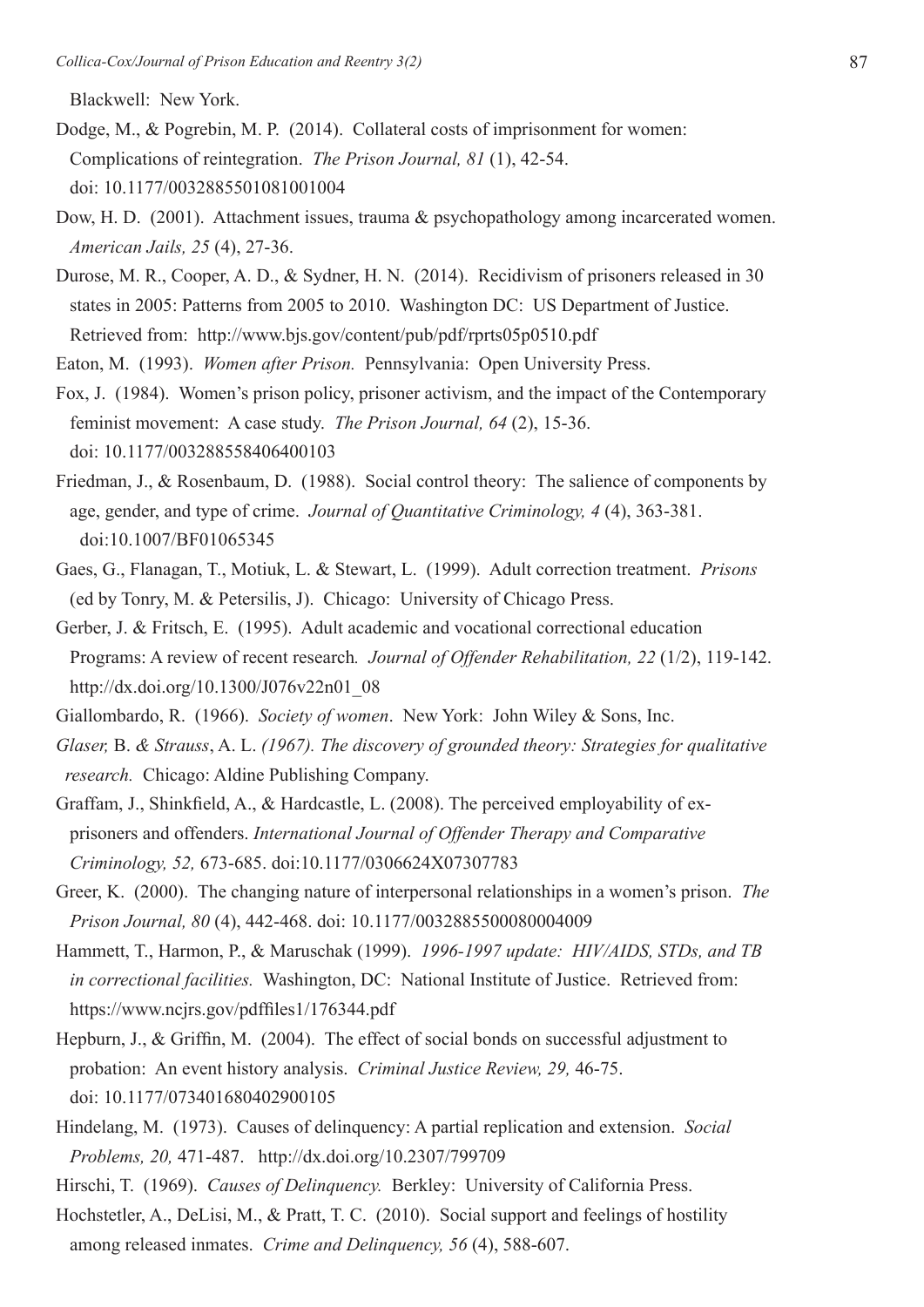doi:10.1177/0011128708319926

- Hoffman, H. C., & Dickinson, G. E. (2011). Characteristics of Prison Hospice Program in the United States. *American Journal of Hospice & Palliative Medicine, 28* (4), 245-252. doi: 10.1177/1078345815588842
- Huggins, D., Capeheart, L. & Newman, E. (2006). Deviants or scapegoats. *The Prison Journal, 86* (1), 114-139. doi: 10.1177/0032885505284702
- Huebner, B. M. (2007). Racial and ethnic differences in the likelihood of marriage: The effect of incarceration. *Justice Quarterly, 24*, 156-183. <http://dx.doi.org/10.1080/07418820701201073>

Human Rights Watch. (2004). *No second chance: People with criminal records denied access to public housing*. New York: Human Rights Watch. Retrieved from: <http://www.hrw.org/sites/default/files/reports/usa1104.pdf>

Intravia, J., Jones, S., & Piquero, A. R. (2012). The roles of social bonds, personality and perceived costs: An empirical investigation into Hirschi's "new" control theory. *International Journal of Offender Therapy and Comparative Criminology, 56* (8), 1182-1200. doi: 10.1177/0022427801038002001

- Irwin, J., & Cressey, D. (1962). Thieves, convicts, and the inmate culture. *Social Problems, 10* (2), 142-155.<http://dx.doi.org/10.2307/799047>
- Jasperson, R. A. (2010). Animal-assisted therapy with female inmates with mental illness: A case example from a pilot program. *Journal of Offender Rehabilitation, 49,* 417–433. <http://dx.doi.org/10.1080/10509674.2010.499056>
- Jiang, S. & Winfree Jr., L. (2006). Social support, gender, and inmate adjustment to prison life. *The Prison Journal, 86* (1), 32-55. doi: 10.1177/0032885505283876
- Jones, R. (1993). Coping with separation: Adaptive responses of women prisoners. *Women and Criminal justice, 5* (1), 71-97. [http://dx.doi.org/10.1300/J012v05n01\\_04](http://dx.doi.org/10.1300/J012v05n01_04)
- Keaveny, M. E., & Zauszniewski, J. A. (1999). Life events and psychological well-being in women sentenced to prison, Issues in Mental Health Nursing, 20 73-89. <http://dx.doi.org/10.1080/016128499248790>
- Keeton, K., & Swanson, C. (1998). HIV/AIDS education needs assessment: A comparative study of jail and prison inmates in NorthWest Florida. *The Prison Journal, 78* (2), 119-132. doi: 10.1177/003288559807800200.
- Koons, B., Burrow, J., Morash, M., & Bynum, T. (1997). Expert and offender perceptions of program elements linked to successful outcomes for incarcerated women. *Crime and Delinquency, 43* (4), 512-532. doi: 10.1177/0011128797043004007
- Lasley, J. (1998). Toward a control theory of white-collar offending. *Journal of Quantitative Criminology, 4* (4), 347-362. doi: 10.1007/BF01065344
- Laub, J., & Sampson, R. (2003). *Shared beginnings, divergent lives: Delinquent boys to age 7.*  MA: Harvard University Press.
- LeBel, T. (2012). Invisible stripes: Formerly incarcerated persons' perception of stigma. *Deviant Behavior, 33*, 89-107.<http://dx.doi.org/10.1080/01639625.2010.538365>
- Li, S., & MacKenzie, N. (2003). The gendered effects of adult social bonds on the criminal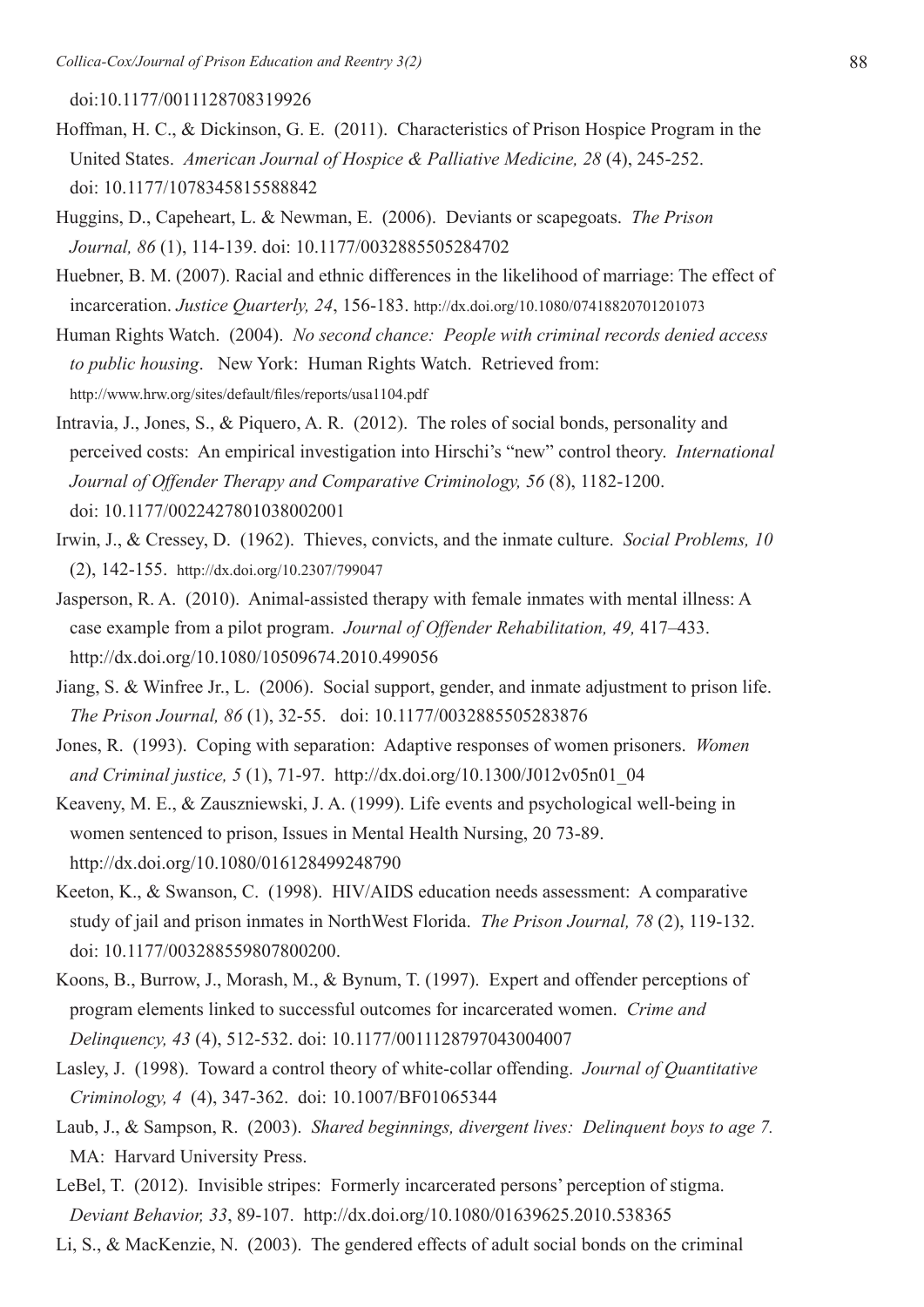activities of probationers. *Criminal Justice Review, 28,* 278-298. doi: 10.1177/073401680302800205.

Linden, R. & Perry, L. (1983). The effectiveness of prison education programs. *Journal of Offender Counseling, Services & Rehabilitation, 6* (4), 43-57. [http://dx.doi.org/10.1300/J264v06n04\\_04](http://dx.doi.org/10.1300/J264v06n04_04)*.*

Lofland, J. (1969). *Deviance and Identity*. New Jersey: Prentice Hall.

- Lopoo, L. M., & Western, B. (2005). Incarceration and the formation and stability of marital unions. *Journal of Marriage and Family, 67*, 721-734. doi: 10.1111/j.1741- 3737.2005.00165.x
- Mackenzie, D. L., De Li, S. (2002). The impact of formal and informal social controls on the criminal activities of probationers. *Journal of Research in Crime and Delinquency, 39,* 243- 276.doi: 10.1177/002242780203900301
- Maruna, S. (2001). *Making good: How exconvicts reform and reclaim their lives.* Washington, D.C.: American Psychological Association.
- Maruna, S., & LeBel, T. P. (2003). Welcome home? Examining the reentry court concept from a strengths-based perspective. *Western Criminology Review, 4*, 91-107. Retrieved from: [http://westerncriminology.org/documents/WCR/v04n2/article\\_pdfs/marunalebel.pdf](http://westerncriminology.org/documents/WCR/v04n2/article_pdfs/marunalebel.pdf)
- Maruschak, L. M. (2015). HIV in prisons: 2001 to 2010. Washington DC: U.S. Department of Justice. Retrieved from: <http://www.bjs.gov/content/pub/pdf/hivp10.pdf>
- Moyer, I. (1984). Deceptions and realities of life in women's prisons. *The Prison Journal, 64*, 45-56. doi: 10.1177/003288558406400105

Nouwen, H. (1972). *The wounded healer.* New York: Doubleday.

O'Connell, D. J. (2003). Investigating latent trait and life course theories as predictors of recidivism among an offender sample. *Journal of Criminal Justice, 31*, 455-467. [http://dx.doi.org/10.1016/S0047-2352\(03\)00050-3](http://dx.doi.org/10.1016/S0047-2352(03)00050-3)

Petersilia, J. (2006). *Understanding California corrections*. Irvine, CA: UC Irvine Center for Evidence Based Corrections. Retrieved from:

[http://www.prisonpolicy.org/scans/carc/understand\\_ca\\_corrections.pdf](http://www.prisonpolicy.org/scans/carc/understand_ca_corrections.pdf)

- Petersilia, J. (2003). *When prisoners come home: Parole and prisoner reentry.* NY: Oxford University press.
- Piquero, N. (2003). A recidivism analysis of Maryland's community probation program. *Journal of Criminal Justice, 31,* 295-307. [http://dx.doi.org/10.1016/S0047-2352\(03\)00024-2](http://dx.doi.org/10.1016/S0047-2352(03)00024-2)
- Pollock-Byrne, J. (1990). *Women, Prison & Crime.* California: Brooks/Cole Publishing Company.
- Proctor, J. (2009). The Imprisonment Insights of Female Inmates: Identity & Cognitive Shifts for Exiting a Criminal Lifestyle. *Justice Policy Journal, 6* (1), 1-32. Retrieved from: [http://www.cjcj.org/uploads/cjcj/documents/the\\_imprisonment.pdf](http://www.cjcj.org/uploads/cjcj/documents/the_imprisonment.pdf)
- Propper, A. (1982). Make-believe families and homosexuality among imprisoned girls. *Criminology, 20* (1), 127-138. doi: 10.1111/j.1745-9125.1982.tb00452.x
- Rankin, J. (1976). Investigating the interrelations among social control variables and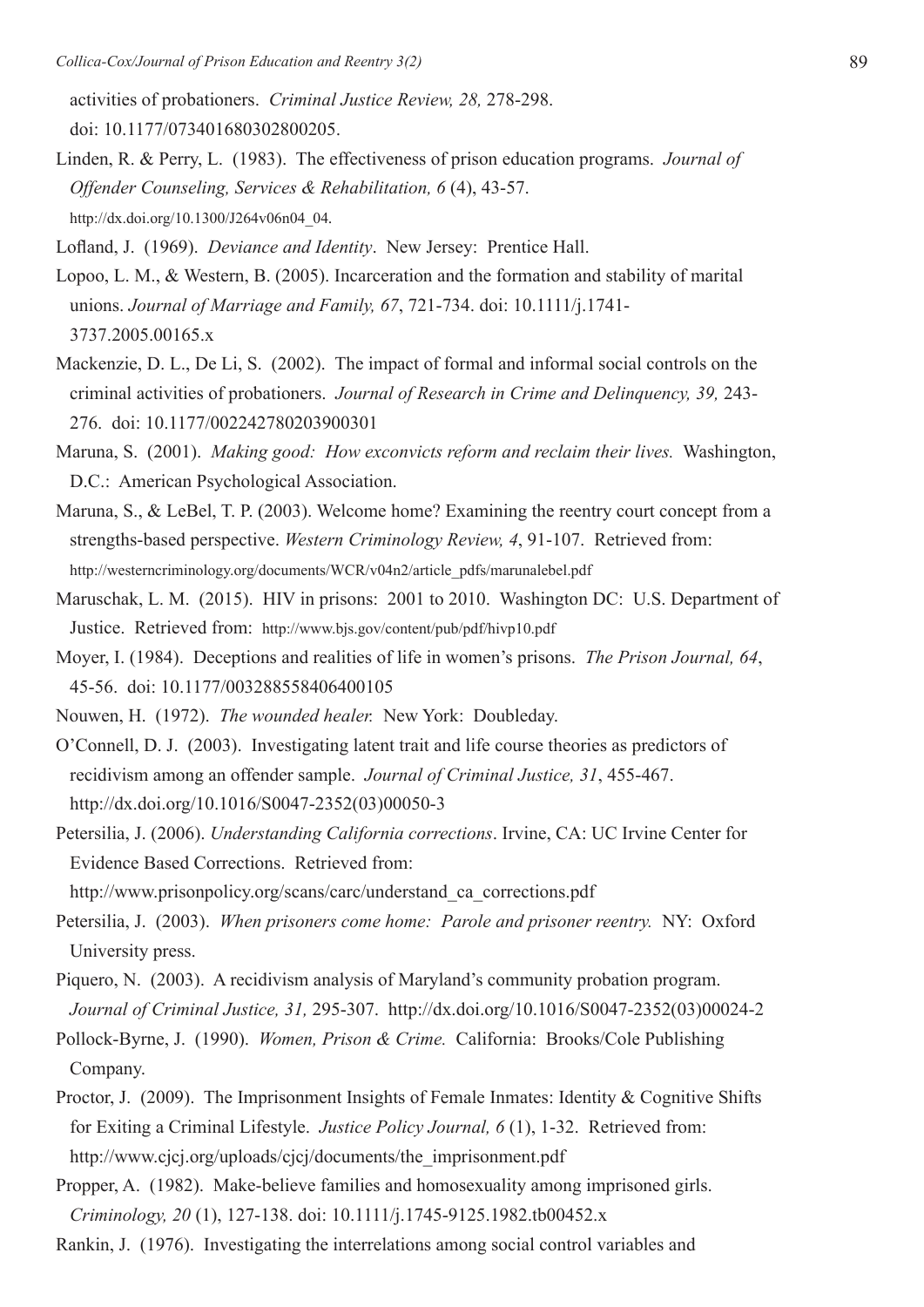conformity. *Journal of Criminal Law and Criminology, 67* (4), 740-480. Retrieved from: <http://scholarlycommons.law.northwestern.edu/cgi/viewcontent.cgi?article=6002&context=jclc>

- Reisig, M., Holtfreter, K., & Morash, M. (2002). Social capital among women offenders: Examining the distribution of social networks and resources. *Journal of Contemporary Criminal Justice, 18* (2), 167-187. doi: 10.1177/1043986202018002004
- Richie, B. (2001). Challenges incarcerated women face as they return to their communities: Findings from life history interviews. *Crime and Delinquency, 47* (3), 368-389. doi: 10.1177/0011128701047003005
- Rocque, M., Bierie, D. M., Posick, C., & MacKenzie, D. L. (2013). Unraveling change: Social bonds and recidivism among released offenders. *Victims and Offenders, 8*, 209-230. <http://dx.doi.org/10.1080/15564886.2012.755141>
- Rosenbaum, J. (1987). Social control, gender, and delinquency: An analysis of drug, property and violent offenders. *Justice Quarterly, 4* (1), 117-132. <http://dx.doi.org/10.1080/07418828700089221>
- Sampson, R., & Laub, J. (1993). *Crime in the Making.* Massachussetts: Harvard University Press.
- Sampson, R., & Laub, J. (1990). Crime and deviance over the life course: The salience of adult social bonds. *American Sociological Review, 55* (5), 609-627. Retrieved from:
- [http://faculty.washington.edu/matsueda/courses/517/Readings/Sampson%20Laub%20Lifecourse](http://faculty.washington.edu/matsueda/courses/517/Readings/Sampson Laub Lifecourse.pdf)  [.pdf](http://faculty.washington.edu/matsueda/courses/517/Readings/Sampson Laub Lifecourse.pdf)
- Sampson, R., Laub, J., & Wimer, C. (2006). Does marriage reduce crime? A counterfactual approach to within individual casual effects. *Criminology, 44,* 465-508. doi: 10.1111/j.1745- 9125.2006.00055.x
- Sepsi, V. (1974). Girl recidivists. *Journal of Research in Crime and Delinquency, 11* (1), 70- 79. doi: 10.1177/002242787401100109
- Severance, T. (2005). You know who you can go to: Cooperation and exchange between incarcerated women. *The Prison Journal, 85* (3), 343-367. doi: 10.1177/0032885505279522
- Shover, N., Norland, S., James, J., & Thornton, W. (1979). Gender roles and Delinquency.  *Social Forces, 58 (*1), 162-175. doi: 10.1093/sf/58.1.162
- Shinkfield, A., & Graffam, J. (2009). Community reintegration of ex-prisoners: Type and degree of change in variables influencing successful reintegration. *International Journal of Offender Therapy and Comparative Criminology, 53*, 29-42. doi:10.1177/0306624X07309757
- Smart, C. (1976). *Women, crime, and criminology: A feminist critique*. London: Routledge & Kegan Paul Ltd.
- Sommers, I., Baskin, D., & Fagan, J. (1994). Getting out of the life: Crime desistance by female street offenders. *Deviant Behavior, 15* (2), 125-149. <http://dx.doi.org/10.1080/01639625.1994.9967964>.
- Sutherland, E. (1949). *White Collar Crime.* New York: Holt, Rinehart & Winston.
- Terry, K. J., & Freilich, J. D. (2012). Understanding child sexual abuse by Catholic priests from a situational perspective, *Journal of Child Sexual Abuse, 21* (4), 437-455.